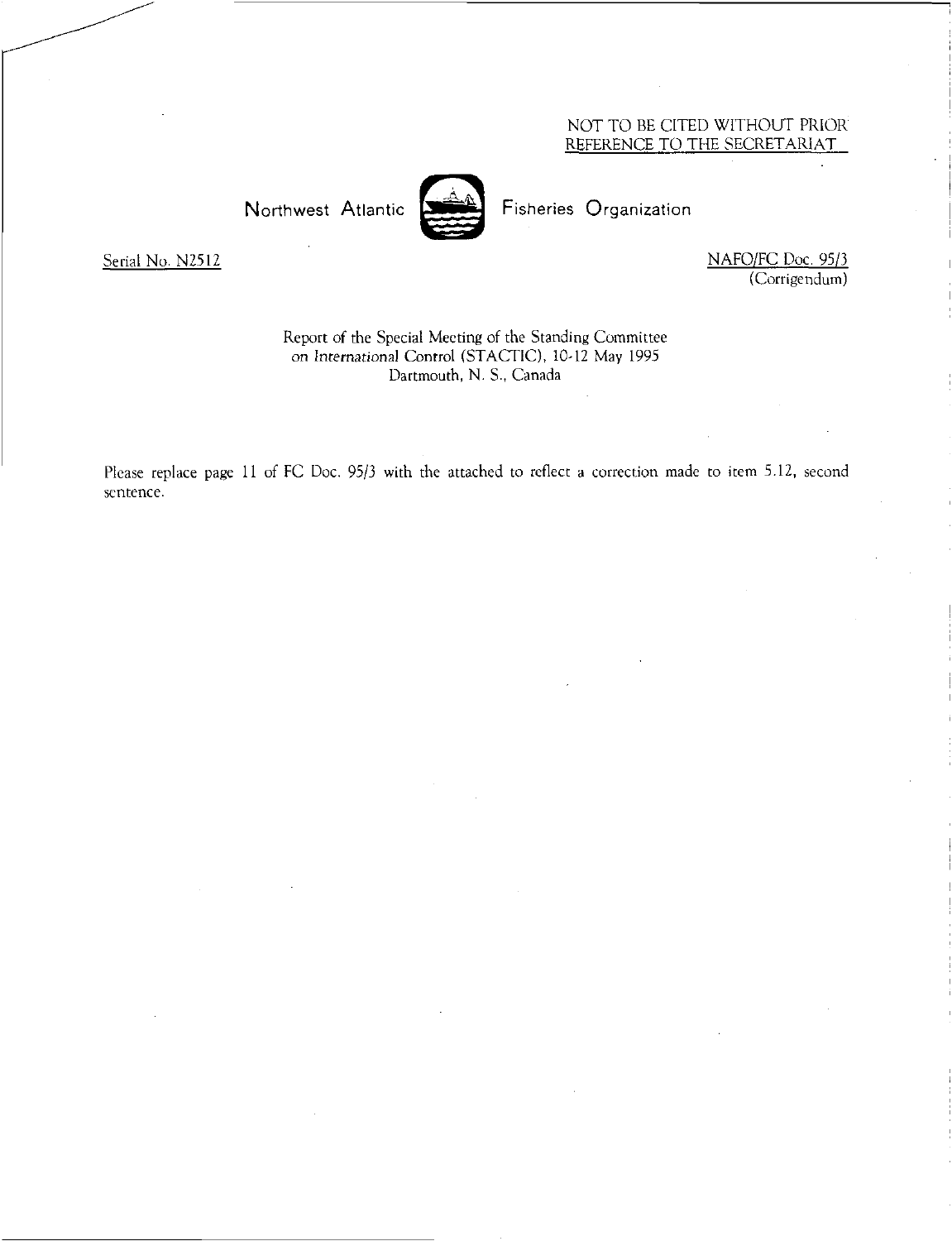$\label{eq:2.1} \frac{1}{\sqrt{2}}\int_{\mathbb{R}^3}\frac{1}{\sqrt{2}}\left(\frac{1}{\sqrt{2}}\right)^2\frac{1}{\sqrt{2}}\left(\frac{1}{\sqrt{2}}\right)^2\frac{1}{\sqrt{2}}\left(\frac{1}{\sqrt{2}}\right)^2\frac{1}{\sqrt{2}}\left(\frac{1}{\sqrt{2}}\right)^2.$  $\label{eq:2.1} \frac{1}{\sqrt{2}}\int_{\mathbb{R}^3}\frac{1}{\sqrt{2}}\left(\frac{1}{\sqrt{2}}\right)^2\left(\frac{1}{\sqrt{2}}\right)^2\left(\frac{1}{\sqrt{2}}\right)^2\left(\frac{1}{\sqrt{2}}\right)^2.$ 

 $\label{eq:2.1} \frac{1}{\sqrt{2}}\int_{\mathbb{R}^3}\frac{1}{\sqrt{2}}\left(\frac{1}{\sqrt{2}}\right)^2\left(\frac{1}{\sqrt{2}}\right)^2\left(\frac{1}{\sqrt{2}}\right)^2\left(\frac{1}{\sqrt{2}}\right)^2\left(\frac{1}{\sqrt{2}}\right)^2\left(\frac{1}{\sqrt{2}}\right)^2\left(\frac{1}{\sqrt{2}}\right)^2\left(\frac{1}{\sqrt{2}}\right)^2\left(\frac{1}{\sqrt{2}}\right)^2\left(\frac{1}{\sqrt{2}}\right)^2\left(\frac{1}{\sqrt{2}}\right)^2\left(\frac$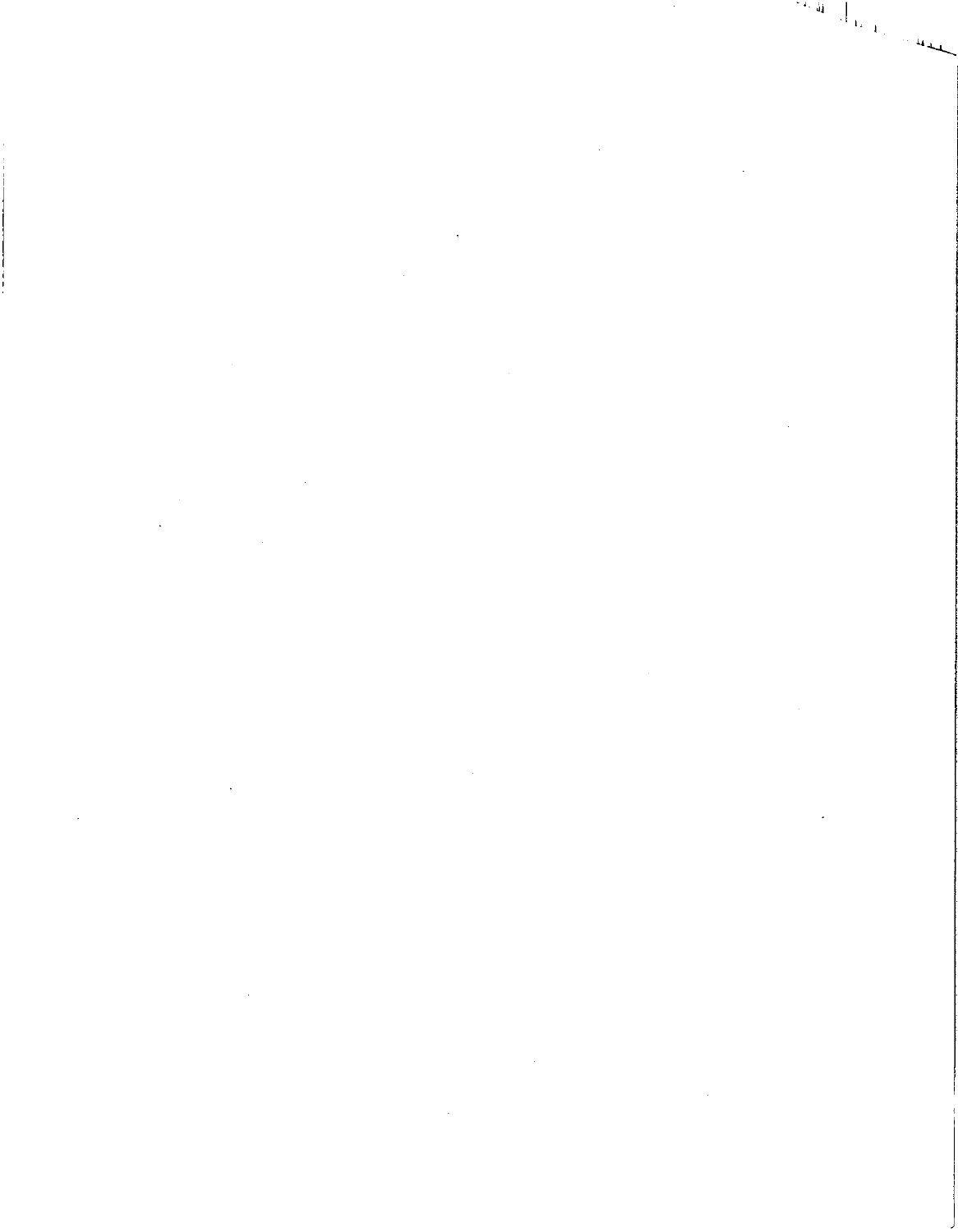- 5.9 Japan and Korea considered that they should not be obliged to place observers on board *their* vessels, but rather that it should be sufficient for them to make an effort to do so. Japan thought that more time was needed to evaluate this *issue.*
- 5.10 Iceland proposed to exempt the shrimp fishery from the requirement for 100% observation coverage because it was not subject to quotas. In general other means of improving the control of fisheries should be tried before imposing 100% observer coverage.
- 5.11 The EU pointed out that observation was not only necessary to control quotas but also mesh size and other technical measures.
- 5.12 Canada noted that the existing pilot project had not had much of a deterrent effect and, in response to comments that a lot of time was needed to establish an observer program, noted that the EU had produced a large number of trained observers in a very short time and already had 100% observer coverage of its vessels in the Regulatory Area. The Canadian Government had made it clear that there need be no costs for those NAFO members that could *not afford* observers, as Canadian Government observers would be provided for those NAFO members at Canada's expense. A dispensation for small fleets would therefore not be necessary. Further discussions were continuing on the issue of costs.
- 5.13 Canada appealed to all Contracting Parties to approach the issue with an open mind so that their problems could he solved to increase deterrence and allow NAFO managed stocks to rebuild.

#### 6. Adoption of Report

The Committee reviewed and adopted the Report as a draft text at its closing session on 12 May 1995. The Representatives agreed that the draft text will he open for further comments by Contracting Parties until (including) 17 May 1995. With regard to any such comments, the principal agreement was reached that those should not contradict with the accord(s) recorded in the draft report. The comments will be *incorporated* in the final report, which will be forwarded in due course to the Fisheries Commission.

#### 7. Other Business

There were no other questions discussed under this item.

#### 8. Adjournment

The Special Meeting of STACTIC was adjourned at 1730 hrs on 12 May 1995.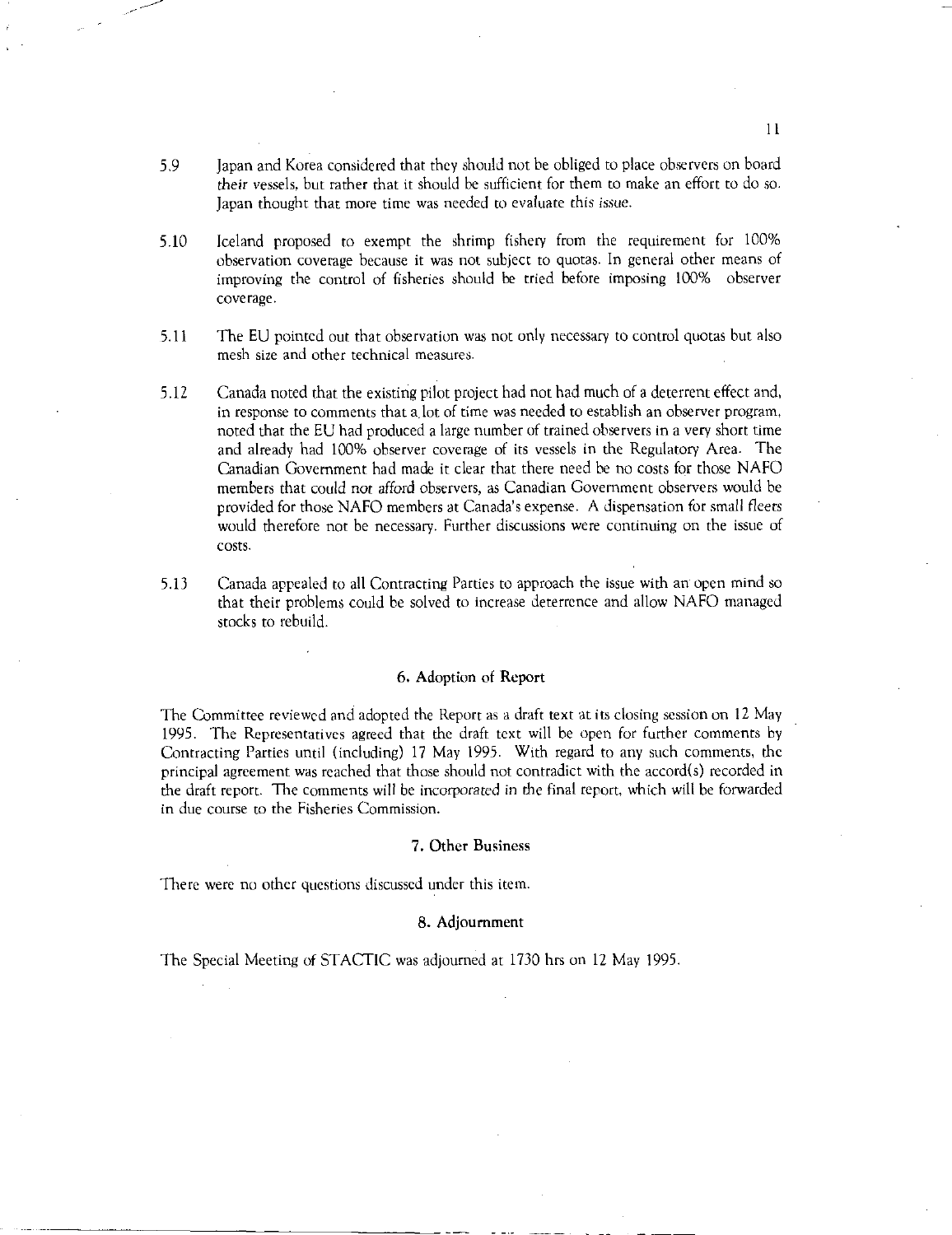## Annex 1. List of Participants

### CANADA

#### Head of Delegation

B. Applebaum, Director-General, Dept. of Fisheries and Oceans, International Directorate, 200 Kent Street, Ottawa, Ontario KIA 0E6

C. J. Allen, Resource Allocation Br., Fisheries Operations, Dept. *of* Fisheries and Oceans, 200 Kent St., Ottawa, Ontario KIA 0E6

D. Bevan, Dept. of Fisheries and Oceans, 200 Kent St., Ottawa, Ontario KIA 0E6

P. Fauteux, Deputy Director, Legal Operations Div. (JLO), External Affairs and International Trade Canada, Lester B. Pearson Bldg., 125 Sussex Dr., Ottawa, Ontario KIA 0G2

L. Strawbridge, Offshore Surveillance, Nfld. Region, Dept. of Fisheries and Oceans, P.O. Box 5667, St. John's, Newfoundland AIC 5X1

G. Traverse, Director, Resource Management Div., Dept. of Fisheries and Oceans, P. 0. Box 5667, St. John's, Newfoundland AlC 5X1

#### CUBA

#### Head of Delegation

R. Dominguez, Cuban Fishing Fleet Representative, 1881 Brunswick St., Apt. 911, Halifax, Nova Scotia, Canada

#### DENMARK (in respect of Faroes and Greenland)

#### Head of Delegation

E. Lemche, Director, Gronlands Hjemmestyre, Pilestraede 52, Box 2151, Copenhagen, Denmark

S. Lage, Greenland Home Rule, Fiskeridirektoratet, Box 269, DK-3900 Nuuk, Greenland

K. P. Mortensen, Foroya Landsstyri, P. O. Box 87, FR-110 Torshavn, Faroe Islands

T. Pedersen, Gronlands Hjemmestyre, Box 269, DK-3900 Nuuk, Greenland

P. Pedersen, P. O. Box 310, 3900 Nuuk, Greenland

### ESTONIA

#### Head of Delegation

T. Roose, National Estonian Board of Fisheries, Lai Street 39/41, EE-0100 Tallinn

### EUROPEAN UNION (EU)

#### Head of Delegation

0. Tougaard, Commission of the European Union, 200 Rue de Loi, B4049 Brussels, Belgium

H. Koster, Commission of the European Union, Rue Joseph II, 99, B-1049 Brussels, Belgium

P.A. Curran, Directorate General for Fisheries (DGXIV-C-3), Commission *of* the European Union, Rue Joseph I199, 7/07, B-1049 Brussels, Belgium

P. Heller, Commission of the European Union, Rue de la Loi 200, B-1049 Brussels, Belgium

G. F. Kingston, Senior Assistant (Economic and Commercial Affairs), Delegation of the Commission of the EU, 1110-350 Sparks St., Ottawa, Ontario KIR 7S8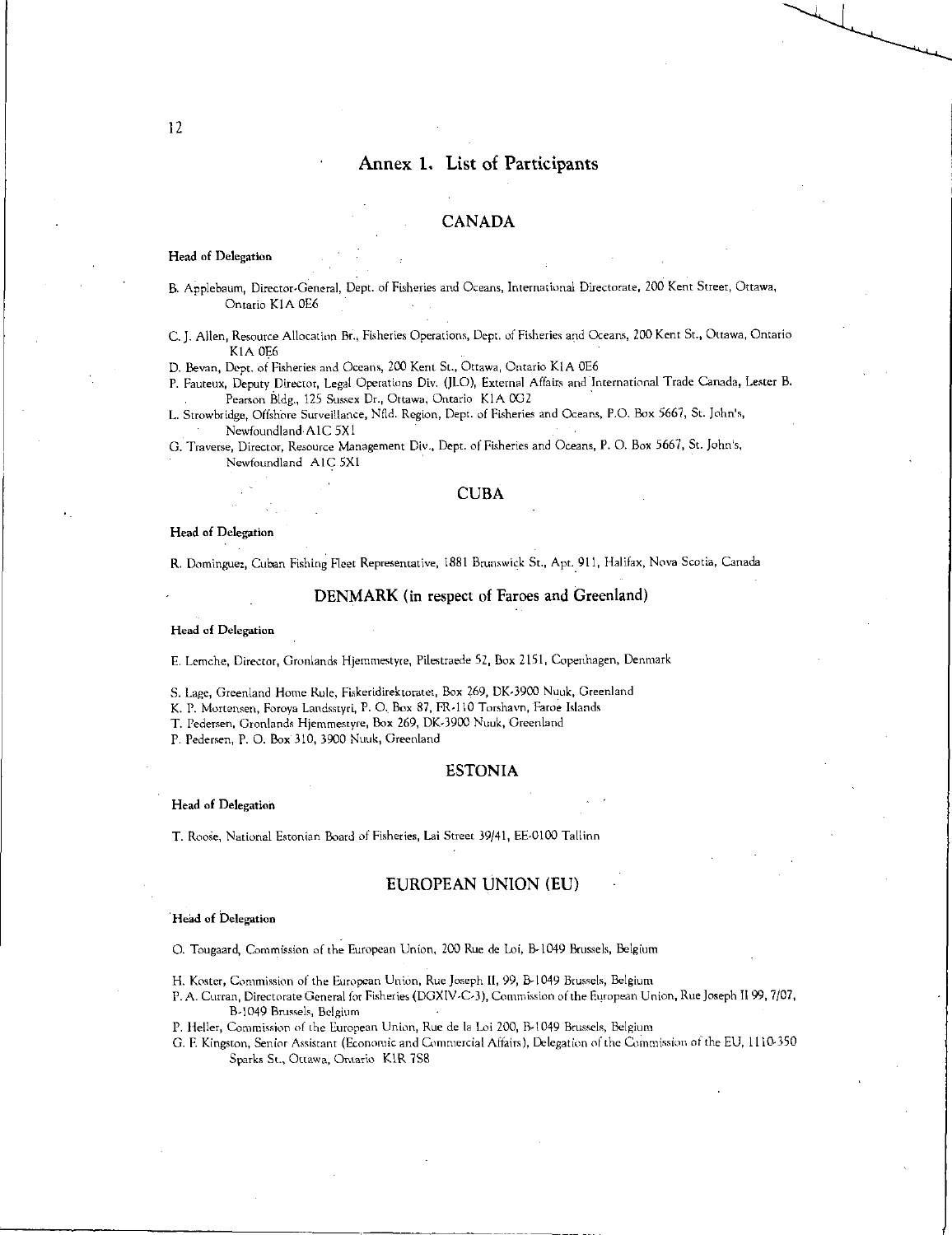### NOT TO BE CITED WITHOUT PRIOR REFERENCE TO THE SECRETARIAT

### Serial No. N2512 NAFO/FC Doc. 95/3

# Northwest Atlantic Fisheries Organization



Report of the Special Meeting of the Standing Committe on International Control (STACTIC) 10-12 May 1995 Dartmouth, N.S., Canada

> NAFO Dartmouth, N.S., Canada 1995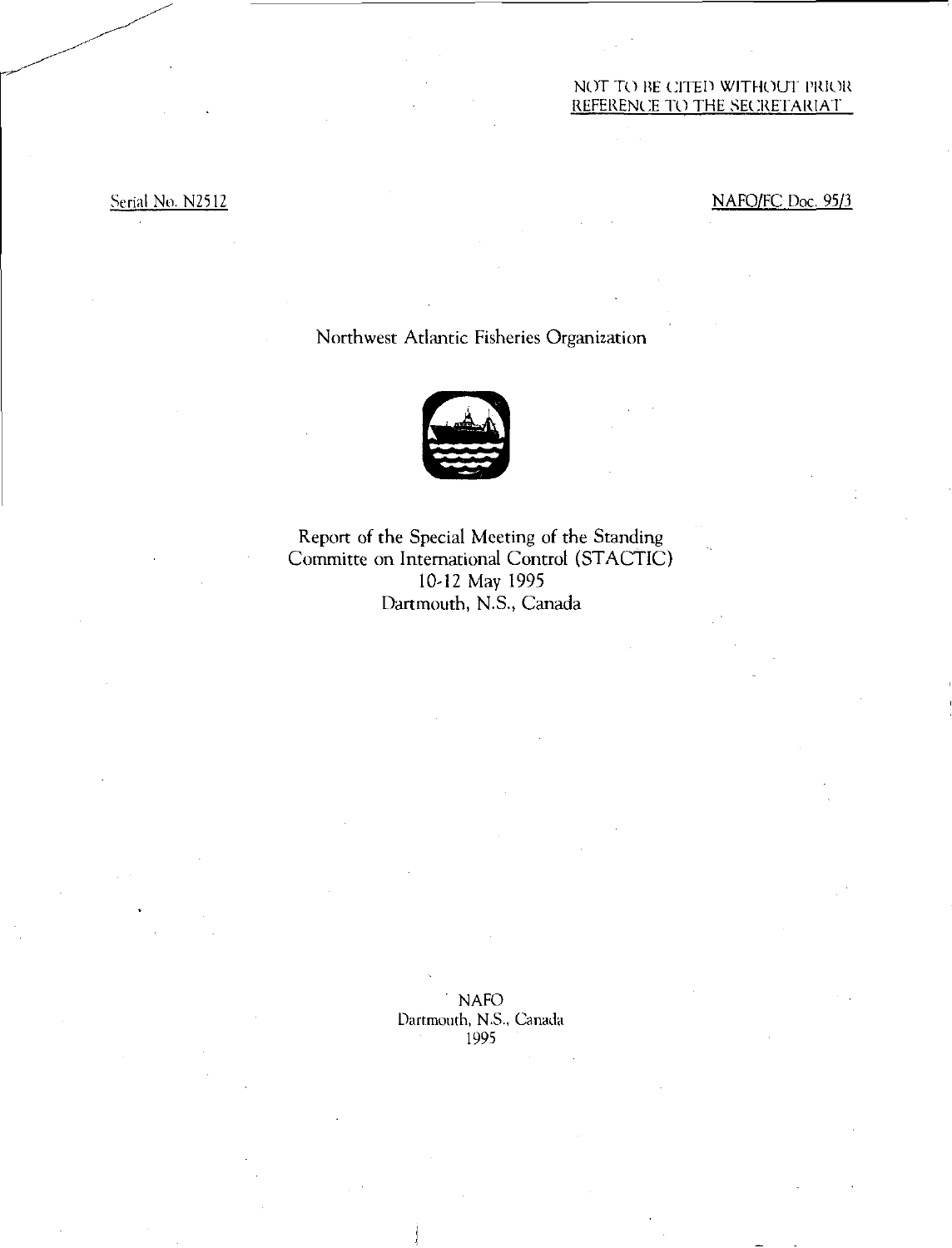2

### Members of the Fisheries Commission:

Bulgaria Canada Cuba Denmark (in respect of the Faroe Islands and Greenland) Estonia European Union Iceland Japan Republic of Korea Latvia Lithuania Norway Poland Russian Federation

## **NOTE**

 $\epsilon_{\rm sh}^{-1}$ 

 $\mathbf{r}$ 

ألموليا

This report had been considered by the Fisheries Commission at its Special Meeting in Toronto, 7-9 June 1995. The proposals for amendment of the Conservation and Enforcement Measures presented in the Annexes to this Report have not been adopted as a whole but considered separately and some of them were modified and changed substantially. Therefore, this FC Doc. 95/3 should not be regarded as adopted by the Fisheries Commission and, consequently, the members of the Fisheries Commission should not be bound by the provisions of this document. The final status of this Report shall be as a document accepted for discussion and modification.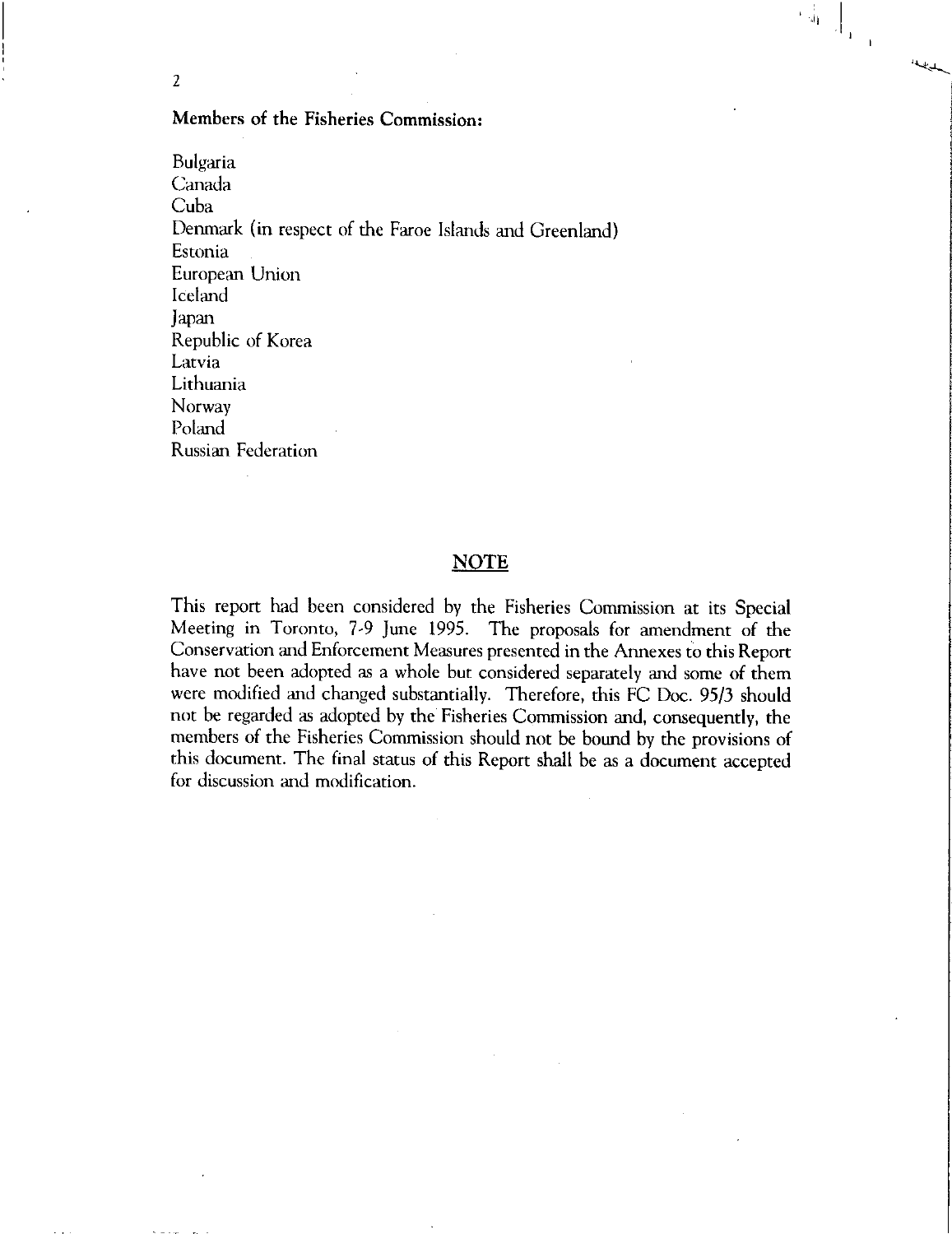# Northwest Atlantic Fisheries Organization



# Report of the Special Meeting of STACTIC

10.12 May 1995 Dartmouth, N.S., Canada

NAFO<br>192 Wyse Road Dartmouth, N.S.

Tel. (902) 469-9105 Fax (902) 469-5729

D. Bevan

Acting Chairman<br>May 1995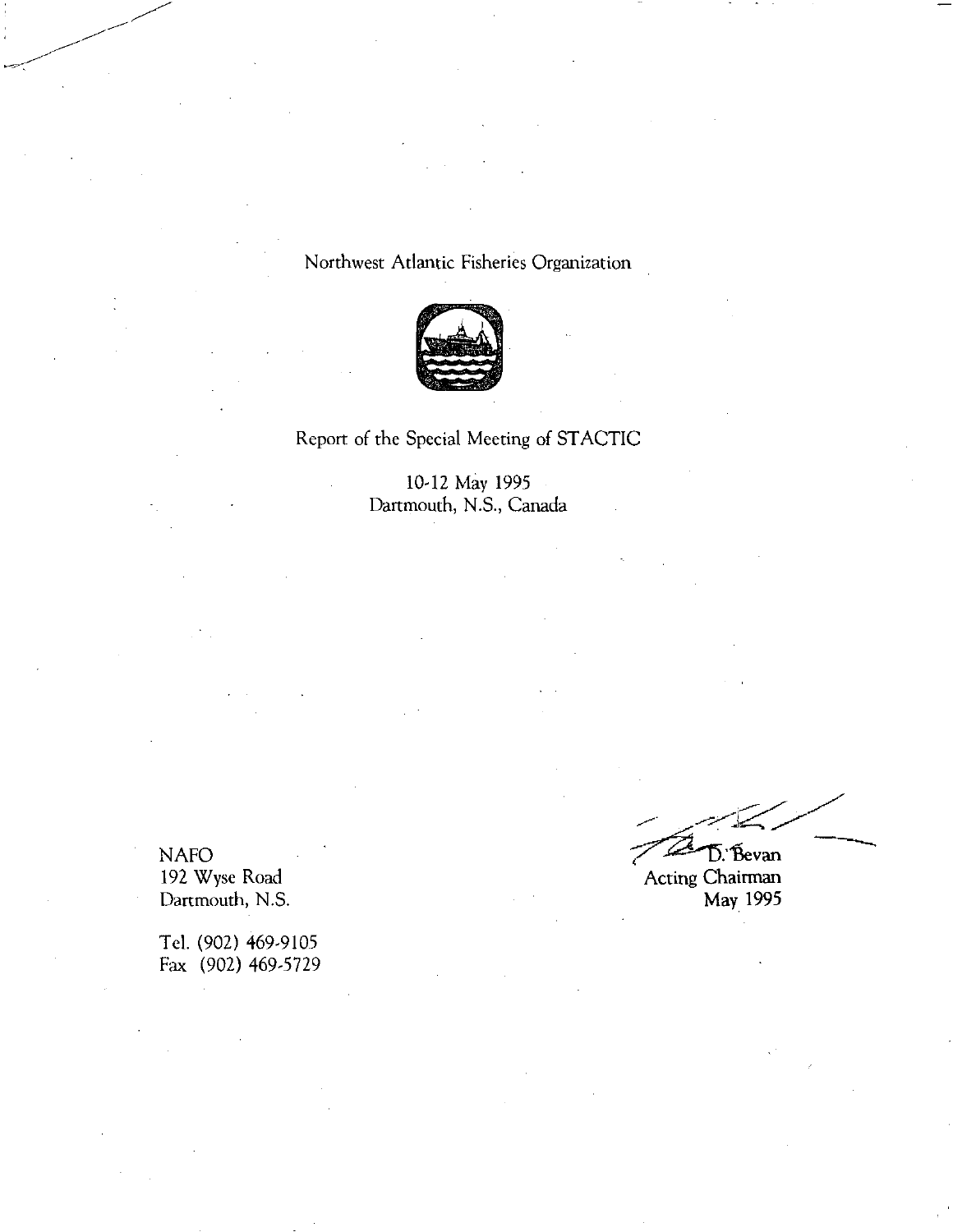# Report of the Special Meeting of STACTIC 10-12 May 1995 Dartmouth, N.S., Canada

| Report of the Special Meeting of STACTIC $\ldots \ldots \ldots \ldots \ldots \ldots \ldots \ldots \ldots$                                                                                                          | 5                                      |
|--------------------------------------------------------------------------------------------------------------------------------------------------------------------------------------------------------------------|----------------------------------------|
| 1.<br>Opening of the Meeting $\ldots \ldots \ldots \ldots \ldots \ldots \ldots \ldots \ldots \ldots \ldots \ldots$<br>2.<br>3.                                                                                     | 5<br>5<br>5                            |
| Proposals to Amend the NAFO Conservation<br>4.<br>Pilot Project for Observers and Satellite Tracking<br>5.<br>6.<br>7.<br>8.                                                                                       | 5<br>10<br>11<br>11<br>11              |
| Annex 1. List of Participants<br>Annex 4. Transmission of Information                                                                                                                                              | 12<br>15<br>16                         |
| Annex 5. Increase of the Inspection Presence                                                                                                                                                                       | 17<br>19                               |
| Annex 6. Reporting Catch on Board Fishing Vessels<br>Entering and Exiting the Regulatory Area $\dots\dots\dots\dots$<br>Annex 12. Follow-up on Apparent Infringements<br>Annex 13. Pilot Project for Observers and | 21<br>23<br>25<br>26<br>27<br>29<br>31 |
| Satellite Tracking                                                                                                                                                                                                 | 32                                     |

4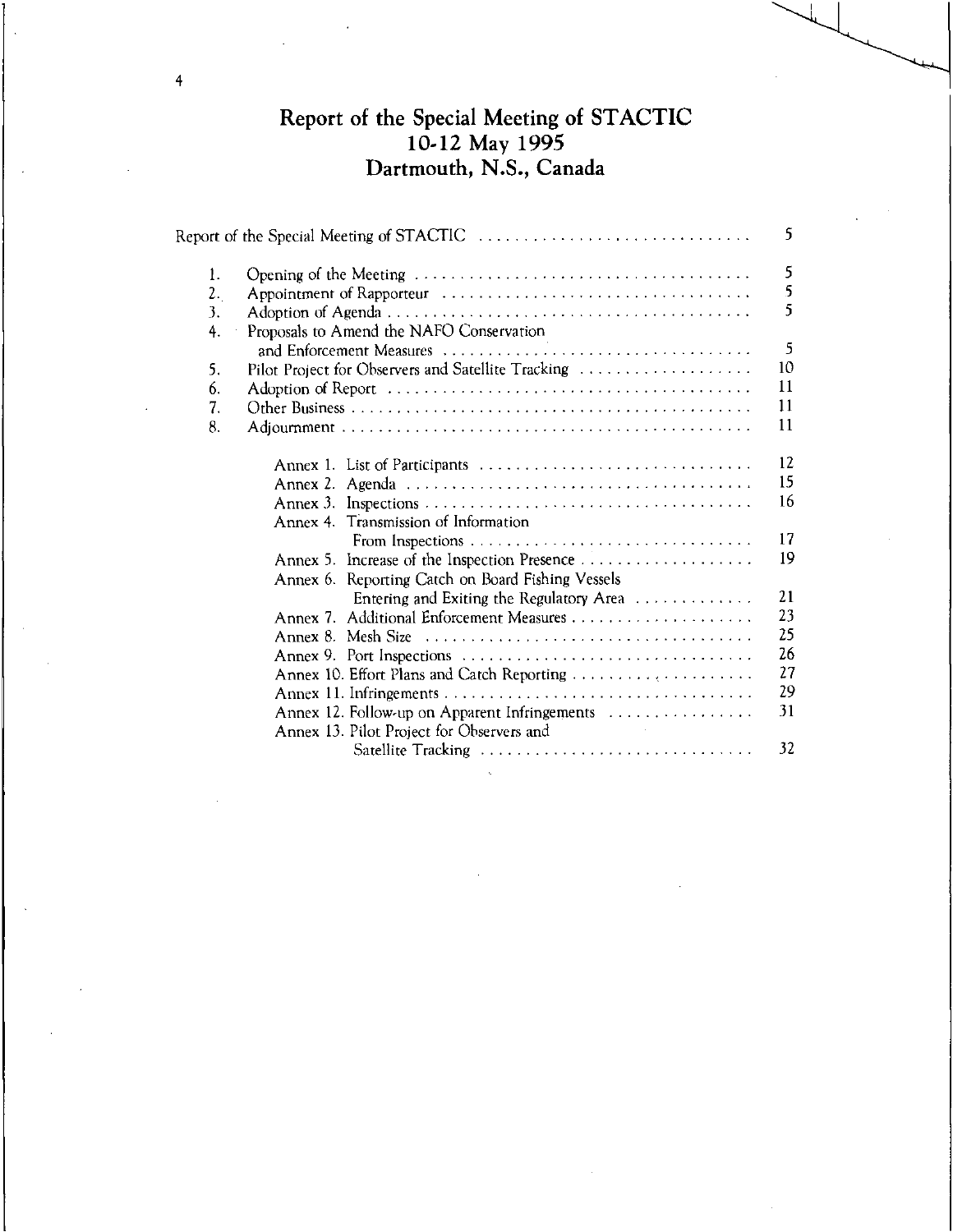### Report of the Standing Committee on International Control (STACTIC)

### 10.12 May 1995 Dartmouth, N.S., Canada

#### 1. Opening of the Meeting

The Chairman, D. Bevan (Canada), opened the Special STACTIC Meeting on 10 May 1995 at 10.15 a.m. He welcomed all delegates to the meeting which had been jointly requested by the European Union and Canada. Representatives from the following Contracting Parties were present: Canada, Cuba, Denmark (on behalf of Greenland and the Faroe Islands), Estonia, the European Union (EU), Iceland, Japan, Republic of Korea, Norway and Russia (Annex 1).

#### 2. Appointment of Rapporteur

Veronica Cody (EU) was appointed Rapporteur.

#### 3. Adoption of Agenda

The Agenda was adopted following some minor modifications to the provisional presentation. (Annex 2)

### 4. Proposals to Amend the NAFO Conservation and Enforcement Measures

- 4.1 The Chair pointed out that the European Union and Canada had prepared joint proposals for the amendment of the NAFO Conservation and Enforcement Measures and that these would form the basis for discussion at the meeting. He invited these Contracting Parties to present an opening statement on their proposals.
- 4.2 The EU representative explained that the basis of the proposals was the Agreed Minute by the European Union and Canada, as set out in STACTIC Working Paper 95/19. While this was a single document it was comprised of 4 elements: the text of the Agreed Minute itself; Annex I to the Minute: Annex II to the Minute; and an exchange of letters and notes between the EU and Canada. *(This last element* did not *feature* in the STACTIC Working Paper but was later distributed as an addendum to the Working Paper). These four elements formed the global package of which the operative content would be presented to the Fisheries Commission for adoption; the text of Annex I could only be adopted as part of this overall package.
- 4.3 The implementation conditions of the package would have to be multilateralised by NAFO. While the European Union and Canada had agreed to promote the Agreement jointly and to make proposals for its implementation, it was necessary that all Contracting Parties be given the opportunity to examine the package of proposals in detail before being asked to take a definitive position on it.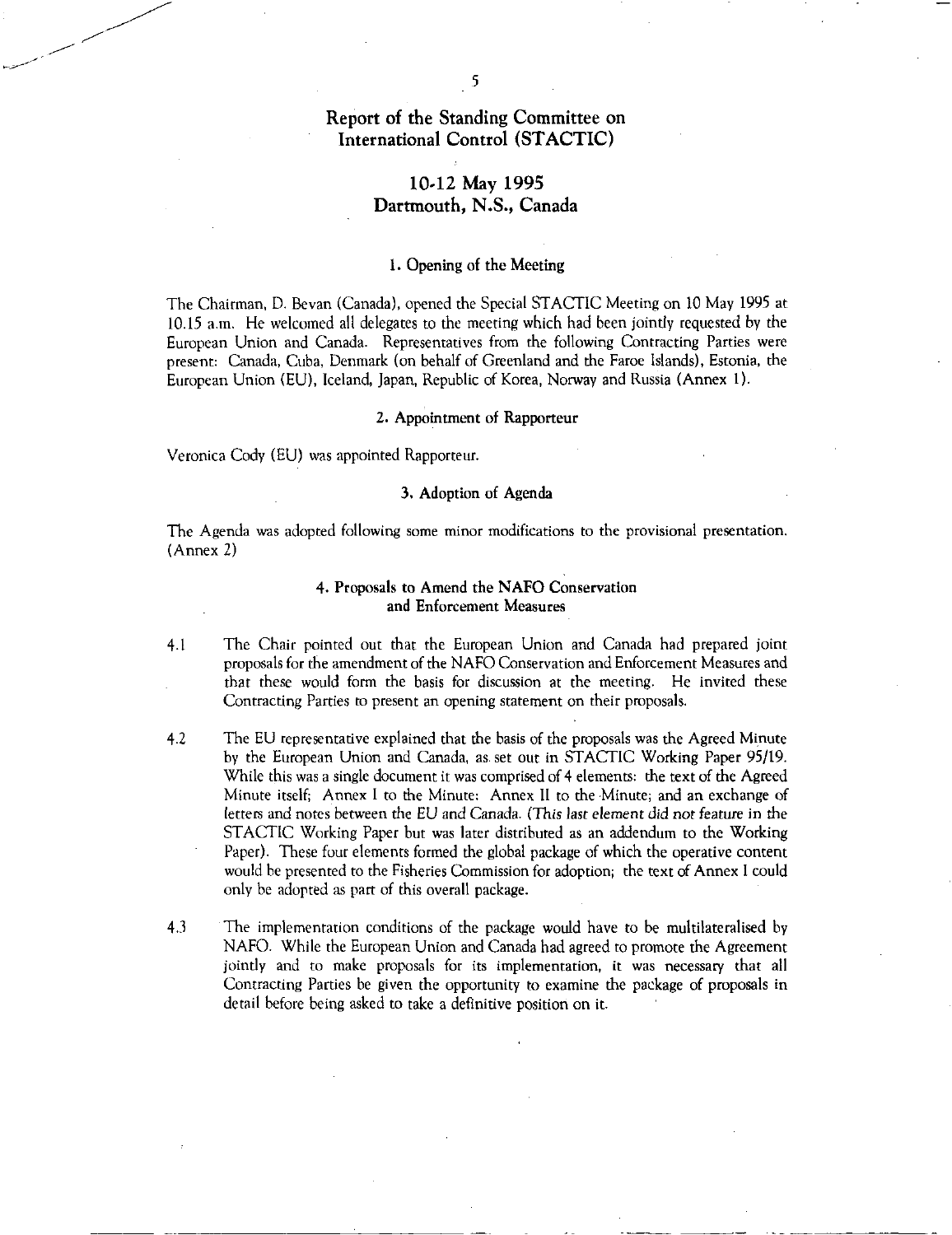- .4.4 The objective of this meeting was to translate, in so far as possible, the substance of Annex I into the NAFO Conservation and Enforcement Measures. Whether the Community could support and accept a proposal in the Fisheries Commission on all these aspects would he entirely dependent on whether sufficient progress has been accomplished in respect of Annex II, relating to the management of Greenland Halibut, including the establishment of a new allocation key for the distribution of quotas. Unless all aspects of the Agreed Minute were ready for presentation to NAFO for decision, there could be no package agreement.
- 4.5 The Canadian delegation gave a brief outline of the contents of the Agreed Minute.
- 4.6 The Agreed Minute was generally welcomed by delegations. However, certain delegations, notably, Iceland, Japan, Norway and Russia considered that the proposals required some study, particularly in the domain of cost-effectiveness. Iceland stated that the proposed measures, if adopted, would regulate future fishing in the NAFO Regulatory Area and, as such, they should be given due consideration by Contracting Parties.
- 4.7 The Danish delegation (on behalf of Greenland and the Faroe Islands) endorsed the concept of the package agreement and its adoption as a prerequisite for agreement on any single element.
- 4.8 Japan requested that small fishing nations in the Northwest Atlantic be exempted from some of the proposals.
- 4.9 The following STACTIC working papers-proposals were discussed: from 95/9 to 95/20.
- 4.10 It was agreed that all of these papers would be recommended for adoption by the Fisheries Commission at its forthcoming meeting, subject to each paper being reexamined in the light of (a) its relation with other papers in the overall package and (b) specific observations and reservations made by delegations.
- 4.11 The outcome of discussions on each of these papers-proposals is set out below in order of the Agenda items from 4 a) to j).

The references to Working Papers-proposals are made in the text, and concrete STACTIC decisions are presented in the Annexes to the Report. The STACTIC meeting decided that the proposals as described in the Annexes are to be referred to the upcoming Special Meeting of the Fisheries Commission for its consideration and adoption.

The items of the proposals contained in square brackets will be subject to further discussions in the Fisheries Commission.

4.12 Agenda Item 4 a). Inspections.

A proposal was presented to the meeting in Working Paper 95/12. The meeting considered the proposal through four (4) revisions (W.P. 95/12, Revision 4) and decided to refer this proposal for adoption by the Fisheries Commission (Annex 3).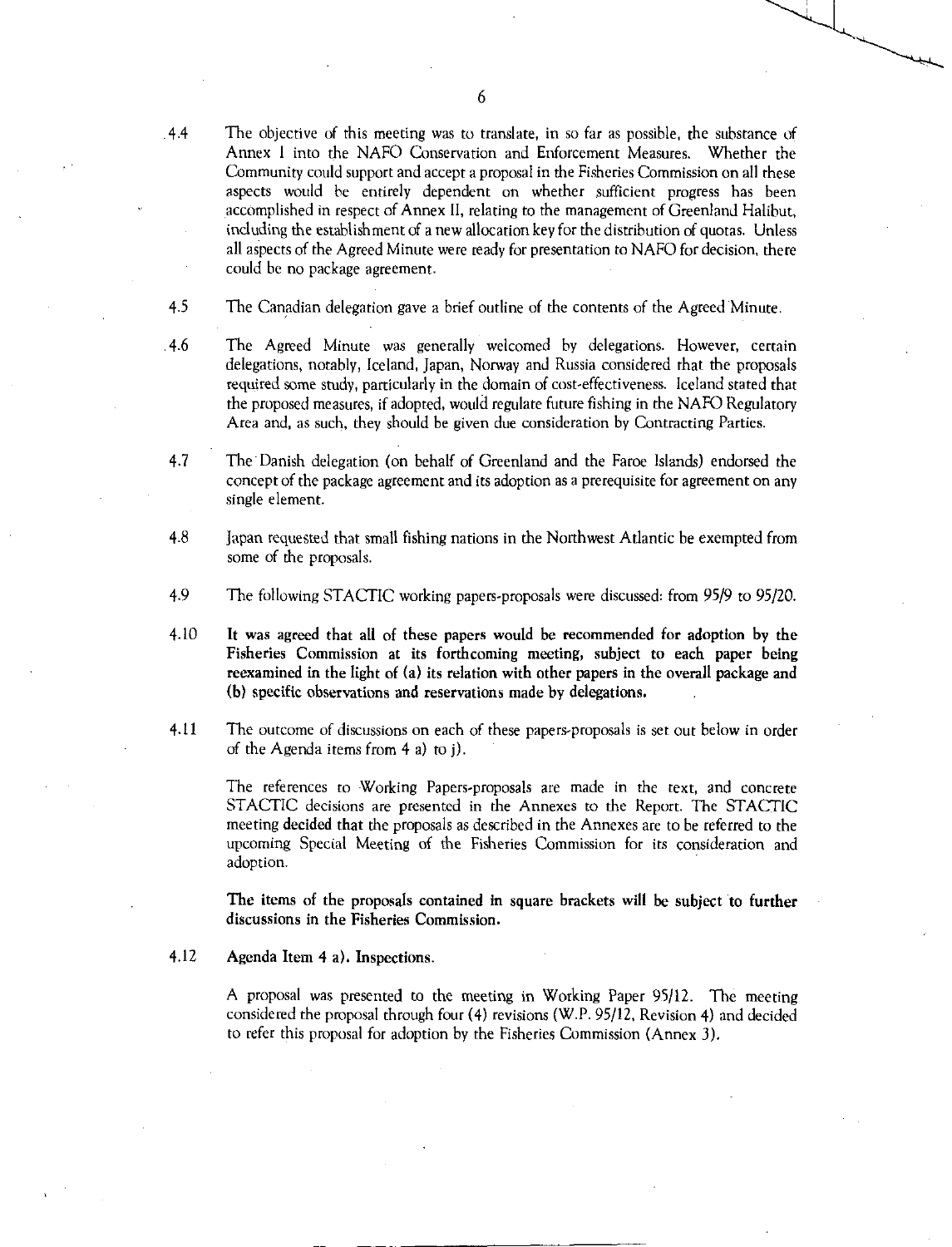In addition, STACTIC recommended that at a forthcoming meeting of STACTIC a sampling plan be developed for use in estimating catch composition and quantities by species if any cartons or other containers are to he opened.

#### 4.13 Agenda Item 4 b). Transmission of Information from Inspectors.

A proposal was presented to the meeting in Working Paper 95/13, which has been considered through four (4) revisions (W.P. 95/13, Revision 4). The meeting decided to present this proposal to the Fisheries Commission (Annex 4). The Representative of Japan noted that he would like to reflect on the wording contained in square brackets.

### 4.14 Agenda Item 4 c). Increase in Inspection Presence.

A proposal was presented to the meeting in Working Paper 95/14, which has been considered through four (4) revisions (W.P. 95/4, Revision 4). The meeting decided to present this proposal to the Fisheries Commission (Annex 5).

The Representatives of Contracting Parties at the meeting expressed the following views to the proposal:

Both Denmark and Norway expressed the view that all proposed measures on increased inspection, observers and satellite surveillance had to be considered as an integrated whole, and that the package as currently proposed was excessive. These Contracting Parties together with Korea and Russia considered 10 vessels, as the threshold figure for deciding on deployment of an inspection vessel, too low.

The European Union reserved its position on this item. It stated that if a higher figure were to be considered, the provision concerning cooperation in inspection would need to be clarified. Each Contracting Party's participation in inspection and surveillance in the Regulatory Area should be proportionate to its fishing effort.

Iceland pointed out that this STACTIC meeting was discussing measures under special circumstances, which had arisen because of NAFO's ineffectiveness in the past. Since these measures would prevail in the future Contracting Parties should think twice before adopting them. Such far reaching proposals should be dealt with under more normal conditions.

Japan sought an exemption, on the basis of being a small fishing nation, from the provision requiring Contracting Parties to have at least one inspector present in the Convention Area or in a State bordering on the Convention Area.

Both Korea and Russia queried the threshold number of 10 for vessels operating in the area. Korea proposed that it be 20. This proposal was supported by a number of delegations.

Russia queried the meaning of "cooperate in the deployment of inspection vessels." Canada replied that it was open to the imagination of Contracting Parties to determine the form of that cooperation, which could include joint inspections and cost sharing.

It was identified that it would be useful for the Fisheries Commission to establish a rational level of inspection and a suitable key for an equitable sharing of the burden of inspection among Contracting Parties.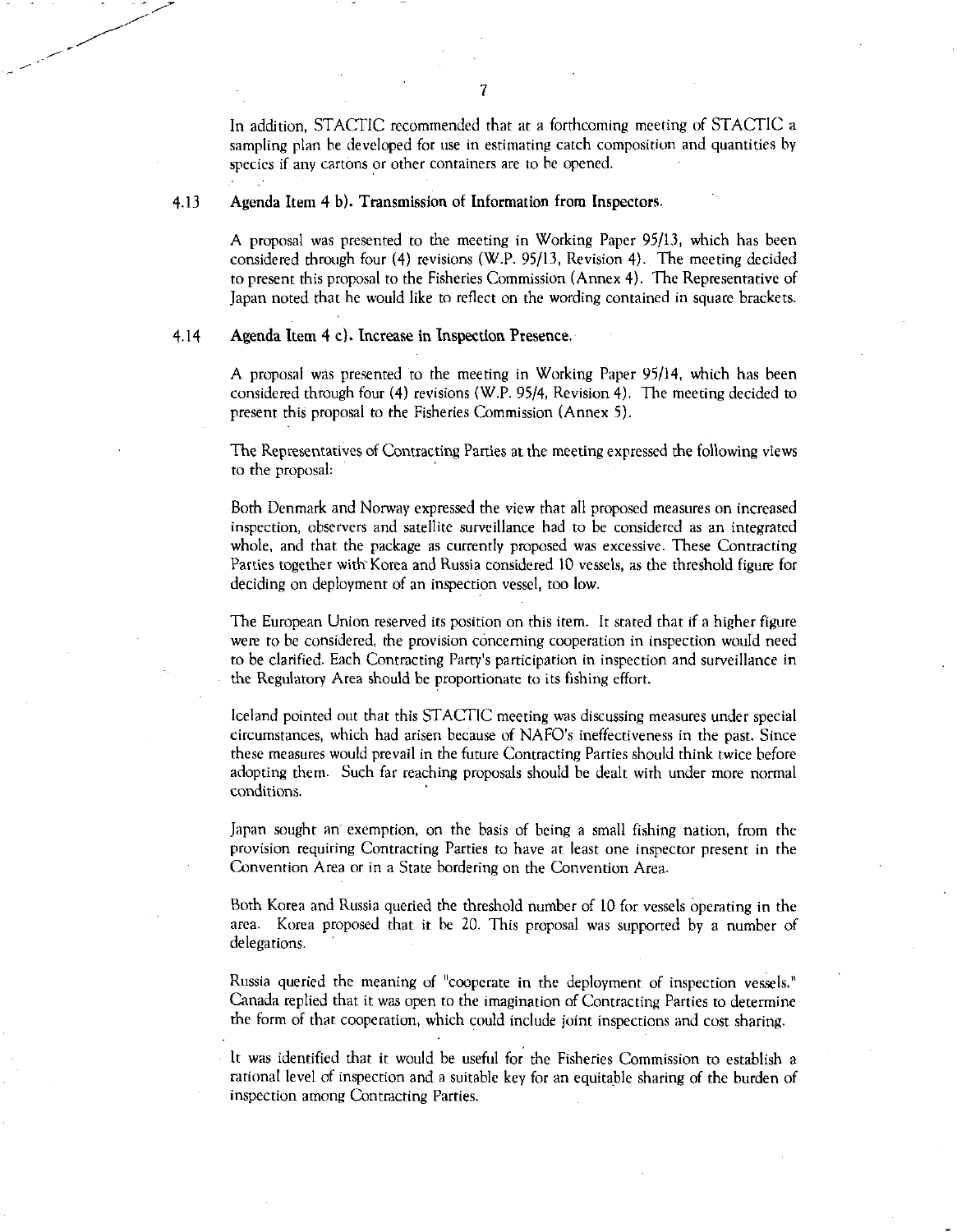### 4.14 Agenda *Item* 4 *d). Improvements to the Hail System.*

A proposal was presented to the meeting in Working Paper 95/15, which has been considered through four (4) revisions (W.P. 95/15, Revision 4). The meeting decided to present this proposal to the Fisheries Commission (Annex 6).

Russia emphasized that it had not joined the Hail System and the relevant rules would not apply to Russian vessels. Nevertheless it will cooperate in participating in the Hail System subject to any bilateral arrangements.

### 4.15 Agenda Item 4 e). Additional Enforcement Measures.

A proposal was presented to the meeting in Working Paper 95/16, which has been considered through five (5) revisions (W.P. 95/16, Revision 5). The meeting decided to present this proposal to the Fisheries Commission (Annex 7).

In addition, the following considerations were expressed through the meeting:

The asterisked note under PART I.D.2 in square brackets remains to be discussed.

Japan considered that incidental catch of the species for which an "Others" quota had been fully utilized should be allowed to be retained on board under the same rules as for moratorium species.

There was considerable discussion on the issue of discards. The joint Canada•E.U. proposal allows continuation of the existing derogation for Canada from the general requirement to discard fish in specified circumstances. Several delegations proposed that other Contracting Parties with a prohibition against discarding in their national waters also be included in the derogation applying to Canada and set out in the asterisked note on page 3 of the proposal (STACTIC Working Paper 95/16, Revision 2). This proposed amendment to the working paper was strongly opposed by the EU delegation because, unlike Canada, these other Contracting Parties applying a discard ban in their own waters do not have corresponding management measures applicable in the Regulatory Area, such as closed areas in the event that too many small fish are taken. Further, such a solution is likely to result in discriminatory effects for some Contracting Parties and inconsistencies in the NAFO conservation and enforcement regime. Although for that reason no final agreement could be reached and the asterisked note on page 3 contains square brackets, STACTIC agreed that the working paper was otherwise technically complete as a package of amendments consistent with the existing NAFO discard rule.

The recommendation of STACTIC is to have the Fisheries Commission:

- i) Decide on the requests of other Contracting Parties to be included in the derogation applying to Canada as set out in the asterisked note on page 3 of the working paper;
- ii) Adopt the proposals in the working paper as amended to reflect that decision;
- iii) Refer to STACTIC and the Scientific Council the task of examining and advising whether NAFO should move to a no discard policy and, if so, of developing such a policy.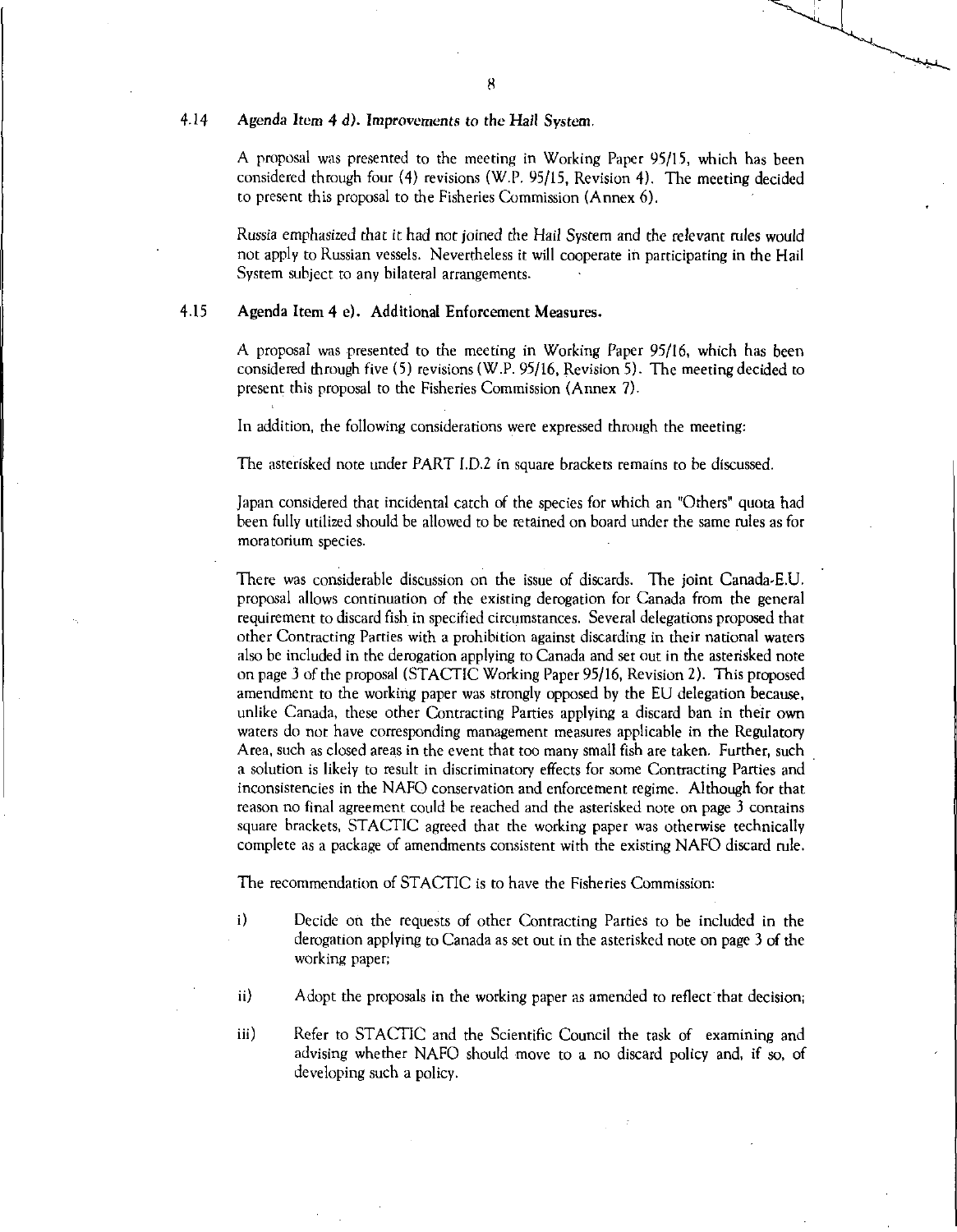### 4.16 Agenda Item 4 f). Mesh Size.

A proposal was presented to the meeting in Working Paper 95/20, which has been considered through three (3) revisions (W.P. 95/20, Revision 3). The meeting decided to present this proposal to the Fisheries Commission for adoption (Annex 8).

STACTIC recommends referring to the Scientific Council the question of whether it is necessary to establish a mesh size for capelin and, if so, the appropriate mesh size to be established.

### 4.17 Agenda Item 4 g). Dockside Inspections.

A proposal was presented to the meeting in Working Paper 95/17, which has been considered through four (4) revisions (W.P. 95/17, Revision 4). The meting decided to present this proposal to the Fisheries Commission (Annex 9).

In addition, the following considerations were recorded at the meeting:

Russia raised the question of the measurement of fish size, particularly in the case of processed fish.

Korea and Japan placed a reservation on PART.VIl.1(i); they wished to study this element of the proposal further.

It was generally agreed that if France, on behalf of St. Pierre et Miquelon, were not to become a Contracting Party of NAFO this could raise problems in regard to this proposal.

### 4.18 Agenda Item 4 h). Effort Plans and Catch Reporting.

A proposal was presented to the meeting in Working Paper 95/18, which has been considered through four (4) revisions (W.P. 95/18, Revision 4). The meeting decided to present this proposal to the Fisheries Commission (Annex 10).

In addition, the following considerations were recorded at the meeting:

Iceland pointed out that if it fished Greenland Halibut it would be under the "Others" category and it could be difficult to draw up effort plans as other Contracting Parties might have exhausted the quotas.

Canada noted that, given the sensitivity of the Greenland halibut issue, it would be useful for all Contracting Parties to prepare fishing plans, even if they fish from the "Others" quota.

### 4.19 Agenda Item 4 i). Major Infringements.

A proposal was presented to the meeting in Working Paper 95/9, which has been considered through four (4) revisions (W.P. 95/9, Revision 4). The meeting decided to present this proposal to the Fisheries Commission (Annex 11).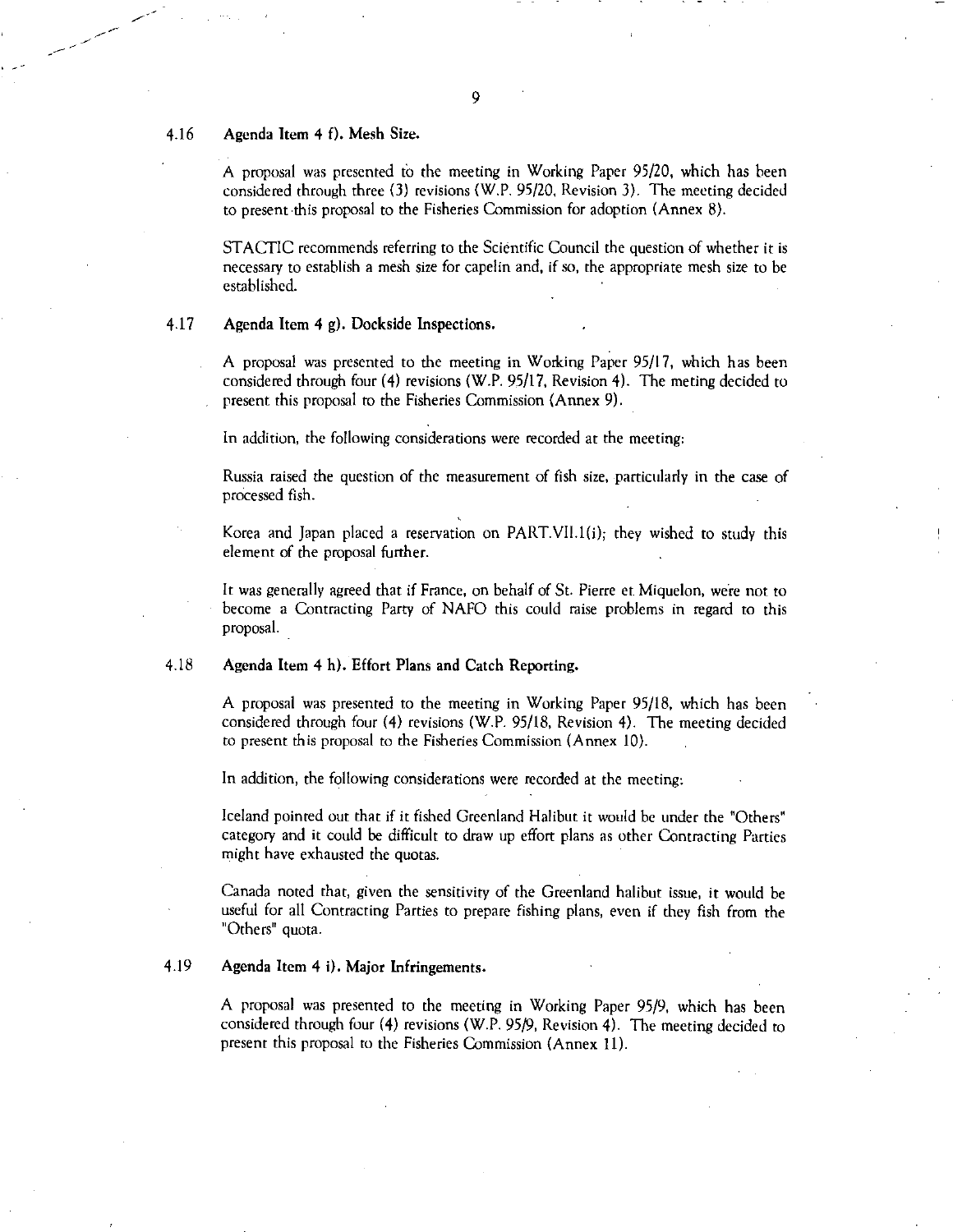### **4.20 Agenda Item 4 j). Follow-up on Apparent Infringements.**

A proposal was presented to the meeting in the Working Paper 95/10, which has been considered through three (3) revisions (W.P. 95/10, Revision 3). The meeting decided to present this proposal to the Fisheries Commission for adoption (Annex 12).

### **5. Pilot Project for Observers and Satellite Tracking**

5.1 A proposal was presented to the meeting in Working Paper 95/11, which has been discussed through four (4) revisions (W.P. 95/11, Revision **4).** The meeting decided to present this proposal to the Fisheries Commission (Annex 13).

In addition the following considerations were recorded at the meeting

5.2 Russia, Iceland and Cuba were concerned about the necessity of installing satellite tracking systems, the level of surveillance envisaged and the costs involved. They therefore wished to study this element of the proposal further.

Russia also required time to study the observer coverage element of the proposal but stated that it would give its views at the forthcoming meeting of the Fisheries Commission.

- 5.3 The European Union and Canada explained that the proposed 100% observer coverage and 35% satellite surveillance constituted one of the cornerstones of the agreement under discussion. The EU pointed out that the proposed scheme was a pilot scheme and would fall to be discussed at the 1997 NAFO meeting; the cost of placing one extra person on a vessel was minimal; and the International Maritime Organization would oblige all vessels over a certain length to install satellite systems within a few years in any case.
- 5.4 Canada pointed out that in the NAFO Regulatory Area stocks, quotas and the number of vessels fishing were at historical lows. It took the view that this was therefore the ideal time to introduce a pilot scheme of this nature, allowing the stocks to regenerate while incurring a minimal cost.
- 5.5 The EU and Canada stated that, notwithstanding the last sentence on page 5 of the proposal, the Fisheries Commission will in 1997 be completely free to establish whatever permanent scheme it will deem appropriate at that time.
- 5.6 Japan was concerned that the provisions under PART VI.A.3d) could put commercial confidentiality at risk. It wished to, study this item further but would give its views at the forthcoming meeting of the Fisheries Commission.
- 5.7 Norway expressed that it was prepared to consider a certain increase in observer coverage. It further welcomed the proposed pilot project on. satellite tracking. Participation from Norwegian vessels would however have to be on a voluntary basis as this could not be made compulsory under existing national law.
- 5.8 Norway suggested that NAFO have a database to store and provide access to information on control measures but that this could be examined in September 1997 when the question of a permanent system would be discussed. The EU supported this suggestion.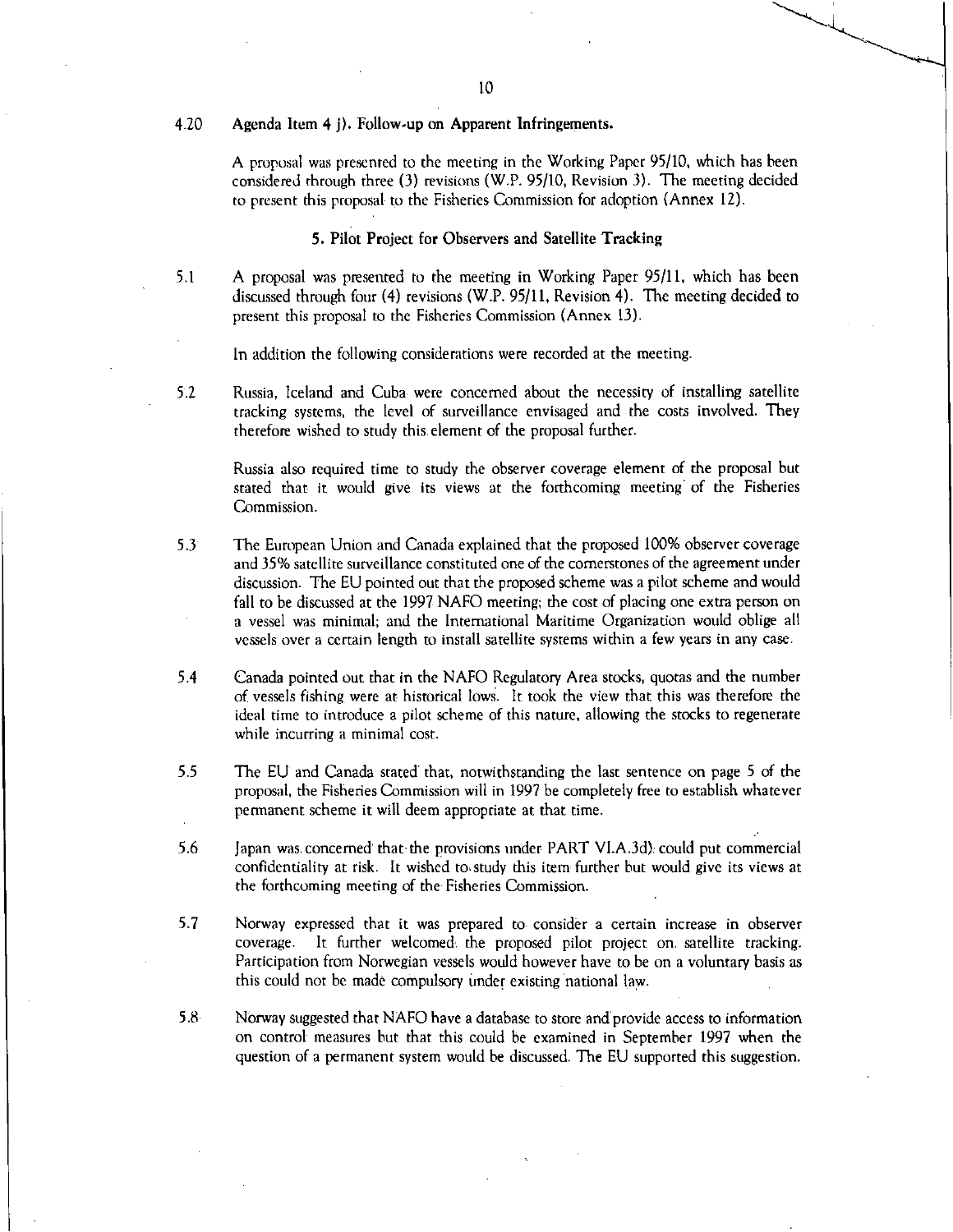- 5.9 Japan and Korea considered that they should not be obliged to place observers on board their vessels, but rather that it should be sufficient for them to make an effort to do so. Japan thought that more time was needed to evaluate this issue.
- 5.10 Iceland proposed to exempt the shrimp fishery from the requirement for 100% observation coverage because it was not subject to quotas. In general other means of improving the control of fisheries should be tried before imposing 100% observer coverage.
- 5.11 The EU pointed out that observation was not only necessary to control quotas but also mesh size and other technical measures.
- 5.12 Canada noted that the existing pilot project had not had much of a deterrent effect and, in response to comments that a lot of time was needed to establish an observer program, noted that the EU had produced a large number of trained observers in a very short time and already had 100% observer coverage of its vessels in the Regulatory Area. The Canadian government had made it clear that there need be no costs for any NAFO member for observers, as Canadian government observers would be provided at Canada's expense. A dispensation for small fleets would therefore not be necessary. Further discussions were continuing on the issue of costs.

5.13 Canada appealed to all Contracting Parties to approach the issue with an open mind so that their problems could he solved to increase deterrence and allow NAFO managed stocks to rebuild.

#### 6. Adoption of Report

The Committee reviewed and adopted the Report as a draft text at its closing session on 12 May 1995. The Representatives agreed that the draft text will be open for further comments by Contracting Parties until (including) 17 May 1995. With regard to any such comments, the principal agreement was reached that those should not contradict with the accord(s) recorded in the draft report. The comments will be incorporated in the final report, which will be forwarded in due course to the Fisheries Commission.

### 7. Other Business

There were no other questions discussed under this item.

#### 8. Adjournment

The Special Meeting of STACTIC was adjourned at 1730 hrs on 12 May 1995.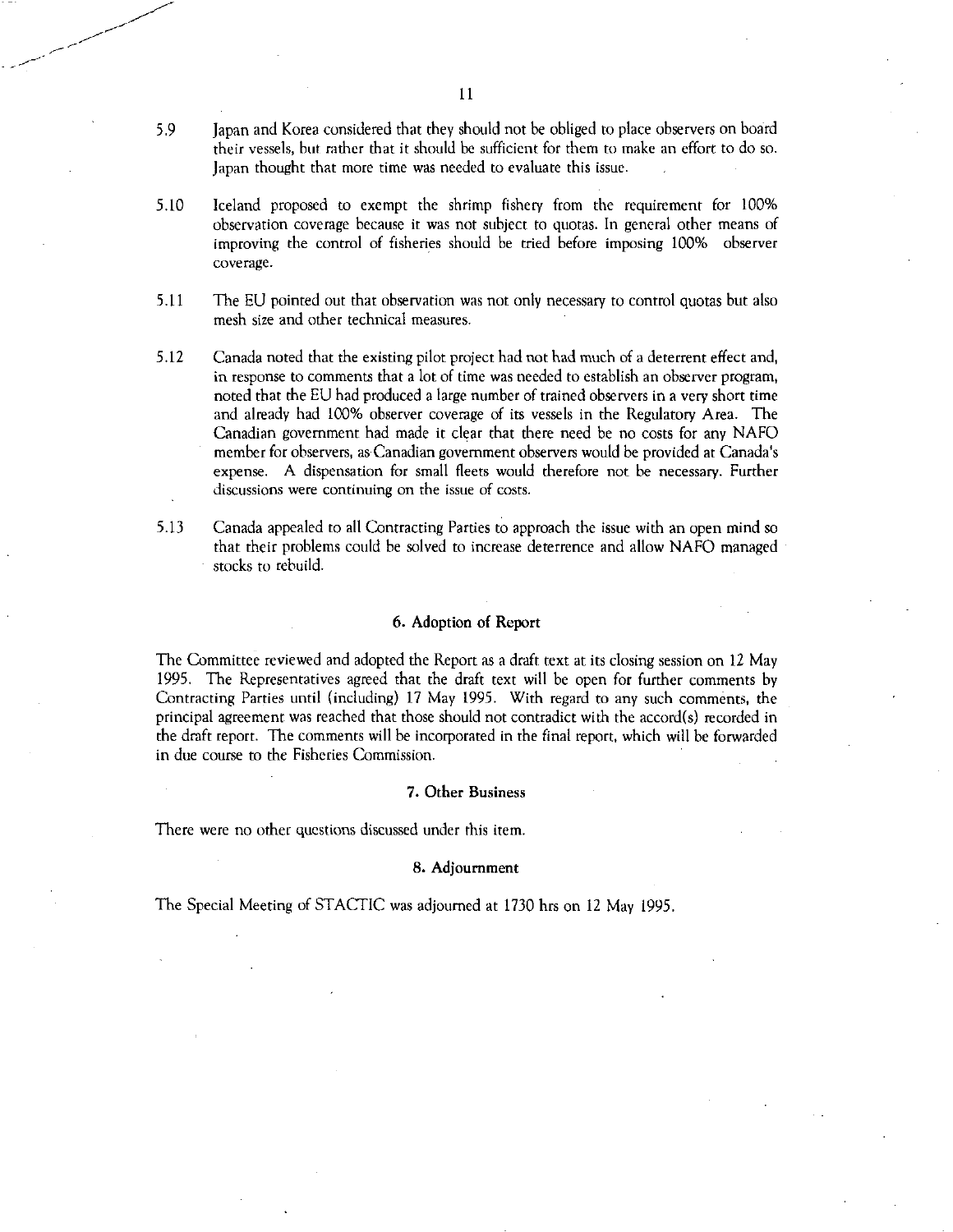### Annex 1. List of Participants

### CANADA

#### Head of Delegation

B. Applebaum, Director-General, Dept. of Fisheries and Oceans, International Directorate, 200 Kent Street, Ottawa, Ontario KIA 0E6

C. J. Allen, Resource Allocation Br., Fisheries Operations, Dept. of Fisheries and Oceans, 200 Kent St., Ottawa, Ontario KIA 0E6

D. Bevan, Dept. of Fisheries and Oceans, 200 Kent St., Ottawa, Ontario K1A 0E6

P. Fauteux, Deputy Director, Legal Operations Div. (JLO), External Affairs and International Trade Canada, Lester B. Pearson Bldg., l25 Sussex Dr., Ottawa, Ontario KIA 002

L. Strawbridge, Offshore Surveillance, Nfld. Region, Dept. of Fisheries and Oceans, P.O. Box 5667, St. John's, Newfoundland A1C 5X1

G. Traverse, Director, Resource Management Div., Dept. of Fisheries and Oceans, P. O. Box 5667, St. John's, Newfoundland A1C 5X1

#### CUBA

#### Head of Delegation

R. Dominguez, Cuban Fishing Fleet Representative, 1881 Brunswick St., Apt. 911, Halifax, Nova Scotia, Canada

#### DENMARK (in respect of Farces and Greenland)

#### Head of Delegation

E. Lemche, Director, Gronlands Hjemmestyre, Pilestraede 52, Box 2151, Copenhagen, Denmark

S. Lage, Greenland Home Rule, Fiskeridirektoratet, Box 269, DK-3900 Nuuk, Greenland

K. P. Mortensen, Foroya Landsstyri, P. O. Box 87, FR-110 Torshavn, Faroe Islands

T. Pedersen, Gronlands Hjemmestyre, Box 269, DK-3900 Nuuk, Greenland

P. Pedersen, P. 0. Box 310, 3900 Nuuk, Greenland

#### ESTONIA

#### Head of Delegation

T. Roose, National Estonian Board of Fisheries, Lai Street 39/41, EE-0100 Tallinn

#### EUROPEAN UNION (EU)

#### Head of Delegation

0. Tougaard, Commission of the European Union, 200 Rue de Loi, B-1049 Brussels, Belgium

H. Koster, Commission of the European Union, Rue Joseph 11, 99, B-1049 Brussels, Belgium

P. A. Curran, Directorate General for Fisheries (DGXIV-C-3), Commission of the European Union, Rue Joseph I199, 7/07, B-1049 Brussels, Belgium

P. Heller, Commission of the European Union, Rue de la Loi 200, 8.1049 Brussels, Belgium

G. F. Kingston, Senior Assistant (Economic and Commercial Affairs), Delegation of the Commission of the EU, 1110-350 Sparks St., Ottawa, Ontario KIR 7S8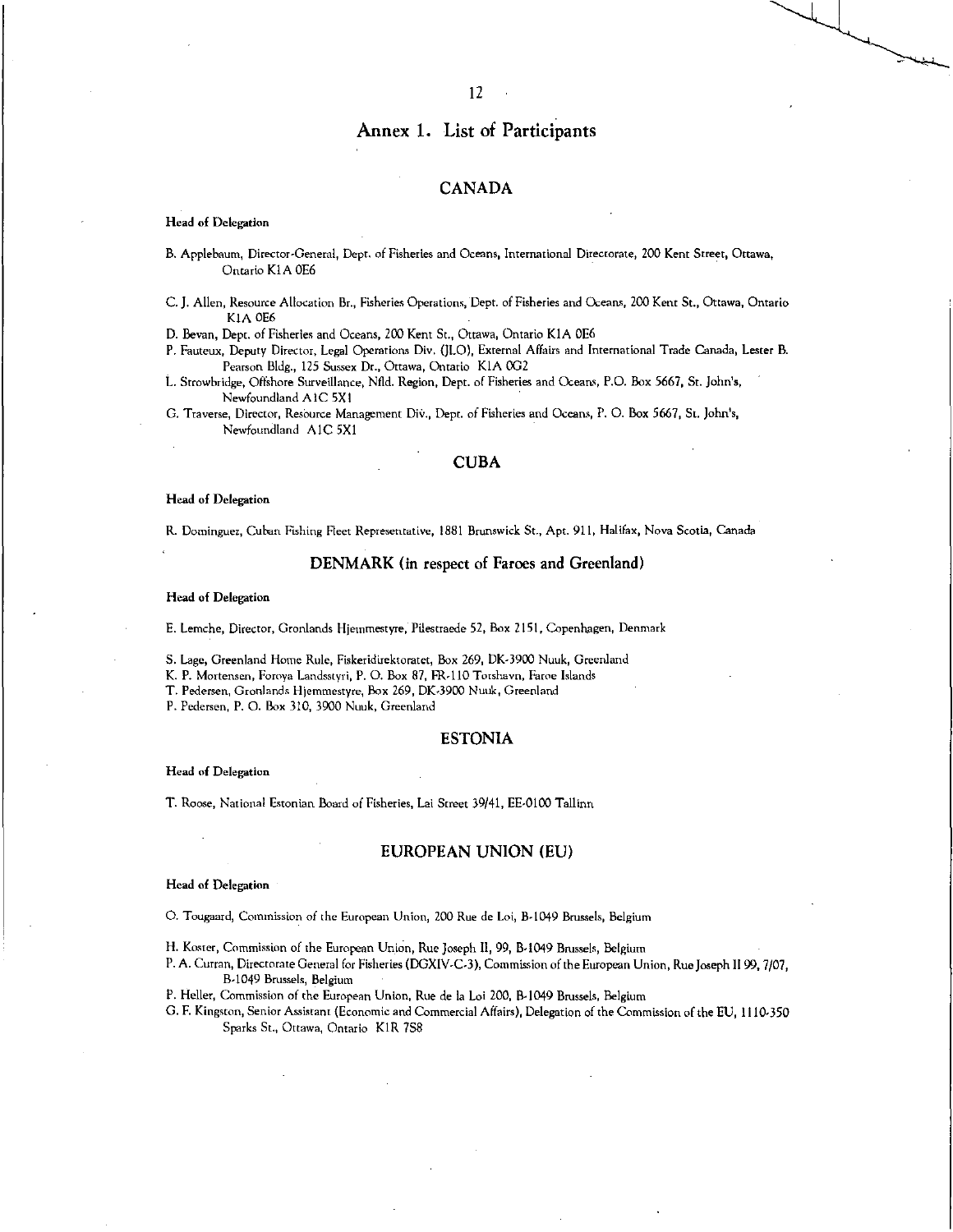P. Davy-Bouchene, (Presidency of the EU) Permanent Representation of France to the EU, 14, Place du Louvain, 1000 Brussels, Belgium

P. G. Peronne, (Presidency of the EU) Ministere Agriculture et Peche, Direction des Peches Maritimes, 3 Place de Fontenoy, 75700-Paris

V. Cody, Council *of* the European Union, Betiment Justus Lipsius, Rue de la Loi, (90.GH.41) B-1040 Brussels

0. Conrad, Federal Ministry of Agriculture, Rochusstr. 1, 53107 Bonn, Germany

A. McDaid, Permanent Representation of Ireland to the EU, Ave de Galilee 5 (Bte 22), Brussels 1030, Belgium

J. B. Nielsen, Ministry of Agriculture and Fisheries, Slotsholmsgade 12, DK-1216 Copenhagen, Denmark

M. I. Aragon, Secretaria General de Pesca Maritima, Jose Ortega y Gasset, 57, 28006 Madrid, Spain

J. Herrero, Secretaria General de Pesca Maritima, Jose Ortega y Gasset, 57, 28006 Madrid, Spain

J. T. Santos, Secretaria General de Pesca Maritime, (Inspection), Ortega y Gasser, 57, Madrid, Spain

M. H. Figueiredo, Direccao Gera' das Pescas, Edificio Vasco da Gama, Atcantara, 1300 Lisbon, Portugal

W. B. McCleary, British High Commission, 80 Elgin Street, Ottawa, Ontario KIP 5K7

C. C. Southgate, Room 428, Nobel House, Ministry of Agriculture, Fisheries and Food, Smith Square, London SW1P 3HX

#### ICELAND

#### Head of Delegation

A. Halldorsson, Ministry of Fisheries, Skulagata 4, 150 Reykjavik

#### JAPAN

#### Head of Delegation

M. Morimoto, Councillor, Oceanic Fisheries Dept., Fisheries Agency, Ministry of Agriculture, Forestry and Fisheries, 1-2.I Kasumigaseki, Chiyoda-ku, Tokyo

A. Mae, International Affairs Div., Fisheries Agency, Ministry of Agriculture, Forestry and Fisheries, 1-2-1 Kasumigaseki, Chiyoda-ku, Tokyo 100

N. Takagi, Japan Deep Sea Trawlers Association, Ogawacho-Yasuda Bldg., 6 Kanda-Ogawa Cho, 3 Chome, Chiyoda-ku Toyko 101

Y. Kashio, Halifax Office, Japan Fisheries Association, Suite 1408, Duke Tower, 5251 Duke Street, Halifax, Nova Scotia, Canada B3J 1P6

#### REPUBLIC OF KOREA

#### Head of Delegation

Y. J. Jung, Minister, Embassy of the Republic of Korea, 151 Slater Street, 5th Floor, Ottawa, Ontario, Canada

J. S. Doo, Deputy Director, Science and Resources Division, Ministry of Foreign Affairs, 77 Sejong-ro, Chongrogu, Seoul D. B. Park, First Secretary (for Fisheries), 2450 Massachusetts Ave. N.W., Washington, D.C. 20008

#### NORWAY

#### Head of Delegation

P. Gullestad, Directorate of Fisheries, P. 0. Box 185, 5002 Bergen

E. Ellingsen, Directorate of Fisheries, P. 0. Box 185, 5002 Bergen S. Johnsen, Directorate of Fisheries, P. 0. Box 185, 5002 Bergen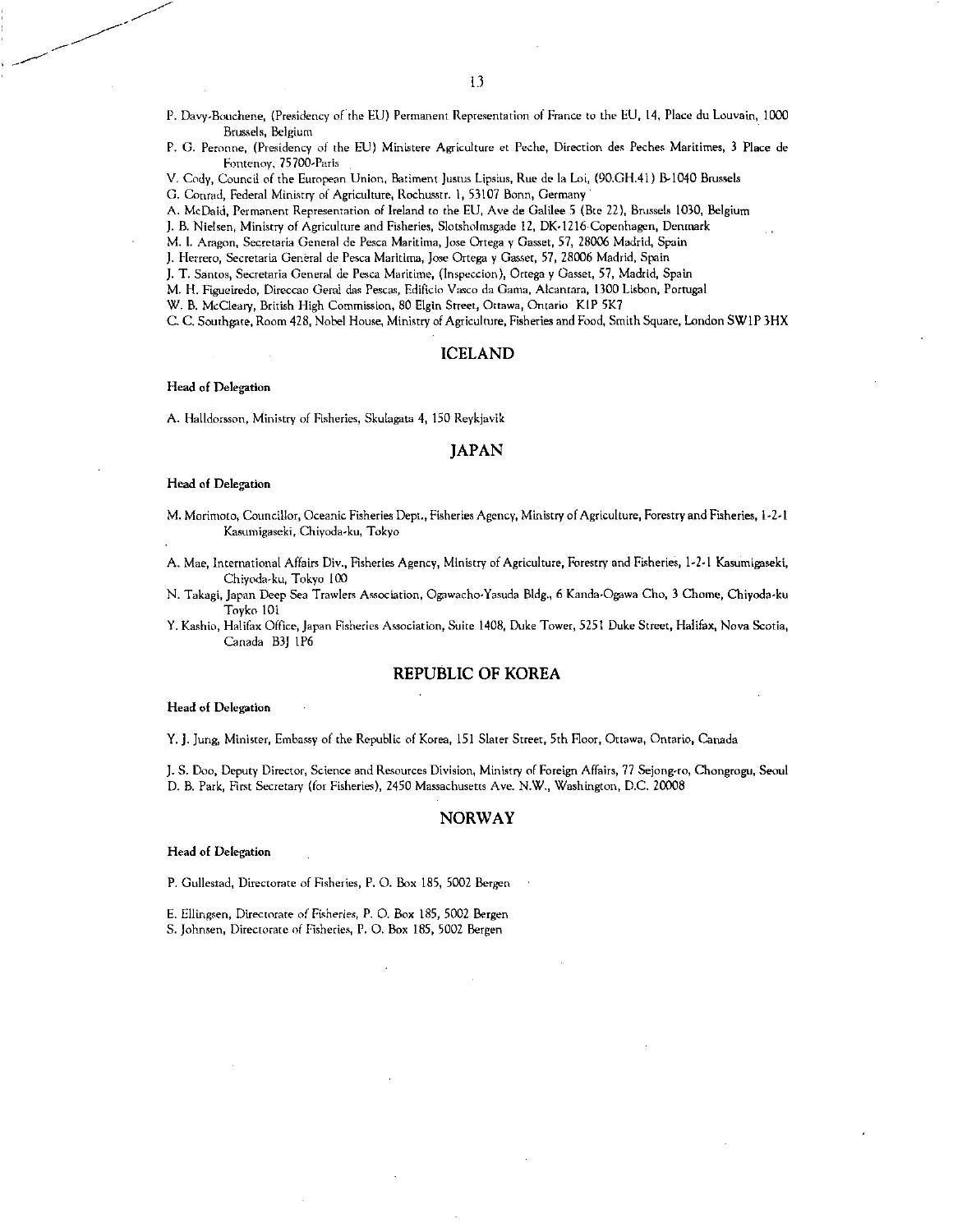RUSSIA

#### Head of Delegation

V. Fedorenko, Chief, Department of International Cooperation, Fisheries Committee *of* Russian Federation, 12 Rozhdestvensky Boul., Moscow 103031

G. V. Goussev, Fisheries Committee of Russian Federation, 12 Rozhdestvensky Boul., Moscow 103031

L. Skalova, Ministry of External Affairs, Moscow

Y. Videneev, Representative of the Russian Federation in Canada on Fisheries, 2074 Robie St., Halifax, Nova Scotia, Canada B3K 5L3

### SECRETARIAT

Dr. L. I. Chepel, Executive Secretary T. Amaratunga, Assistant Executive Secretary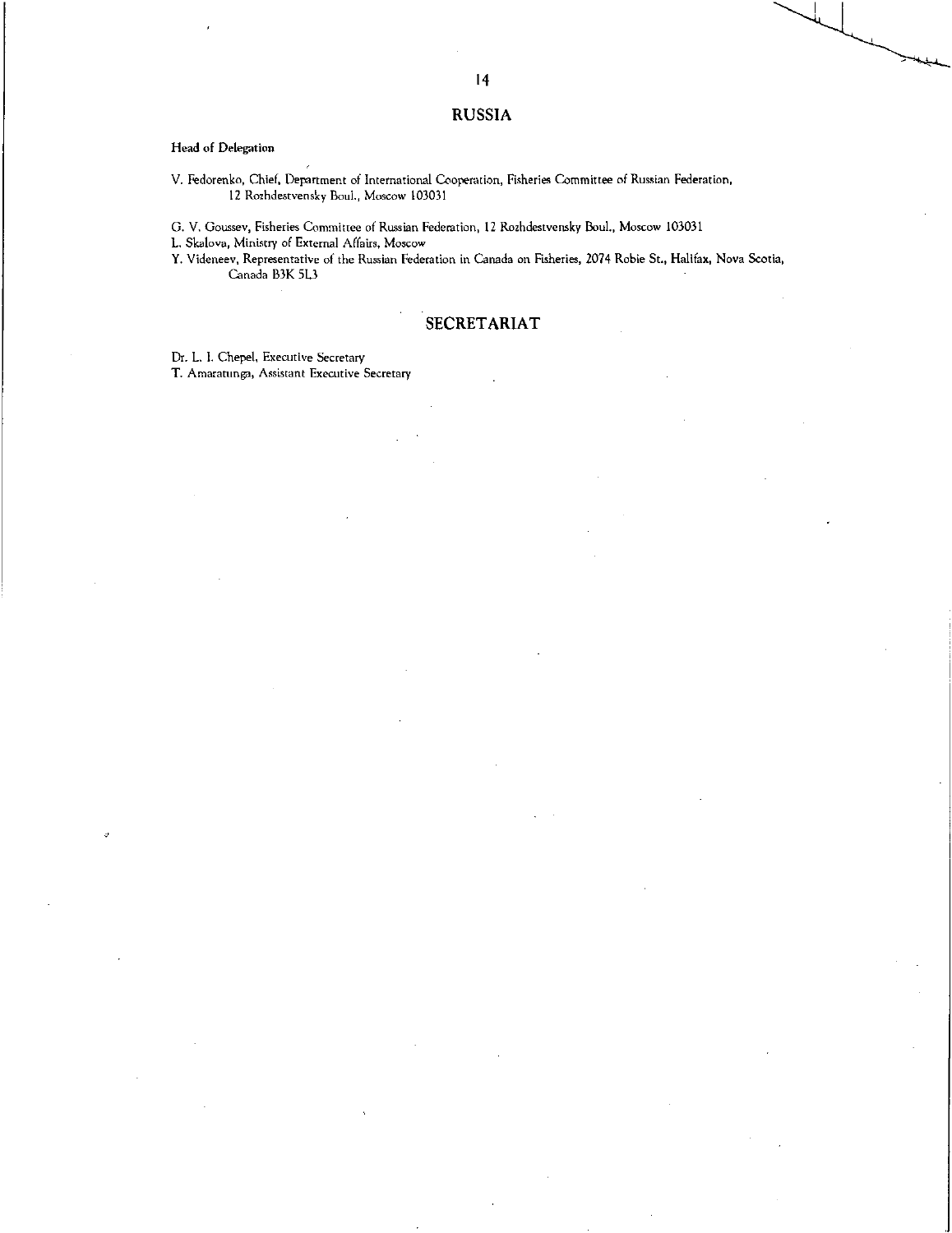### Annex 2. Agenda

- 1. Opening of the Meeting (D. Bevan, Canada)
- 2. Appointment of Rapporteur
- 3. Adoption of Agenda
- 4. Proposals to Amend the NAFO Conservation and Enforcement Measures
	- a) Inspections
	- b) Transmission of Information from Inspections<br>c) Increase in Inspection Presence
	- Increase in Inspection Presence
	- d) Improvements to Hail System
	- e) Additional Enforcement Measures
		- i) minimum fish size Greenland halibut
		- ii) applicability of discard rules in NRA
		- iii) special rules for fish products e.g. processed length equivalents
		- iv) on board production of fish meal and similar products<br>v) further measures to protect juvenile fish e.g. area/seaso
		- further measures to protect juvenile fish e.g. area/seasonal closures
	- f) Mesh Size
	-
	- g) Dockside Inspections<br>h) Effort Plans and Catc **Effort Plans and Catch Reporting**
	- i) Major Infringements
	- j) Follow-up on Apparent Infringements
- 5. Pilot Project for Observers and Satellite Tracking
	- a) Observers
	- b) Satellite Tracking
	- c) Report on Pilot Projects
- 6. Adoption of Report
- 7. Other Business
- 8. Adjournment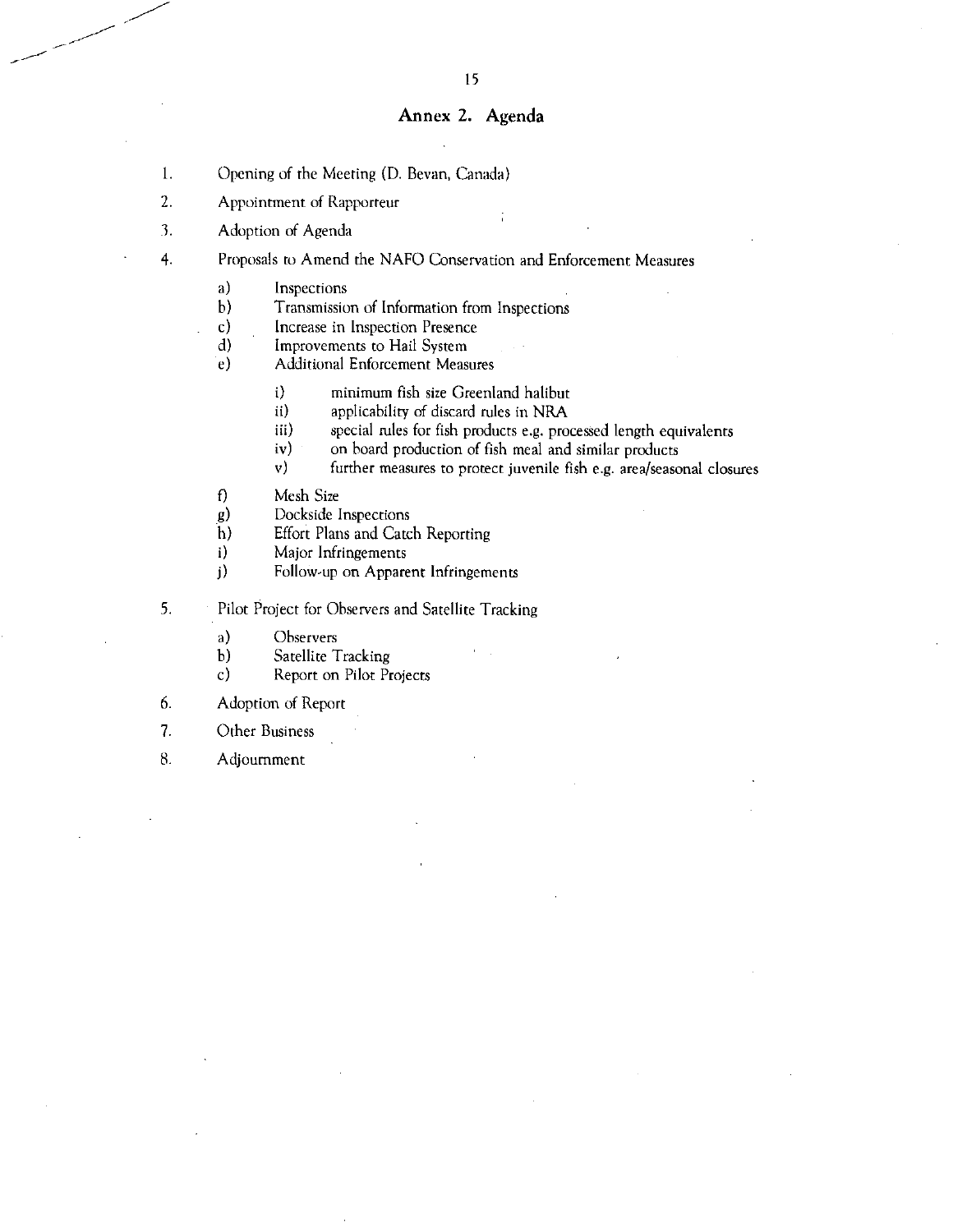### Annex 3. Inspections

### Proposal'

### NAFO CONSERVATION AND ENFORCEMENT MEASURES

### Amend PART IV. 2. (ii) and insert a new point (iii):

- (ii) To ensure objectivity in the realization and distribution of inspections between the Contracting Parties, the number of inspections carried out by the vessels of a Contracting Party on vessels of any other Contracting Party shall, as far as possible, reflect the ratio of the inspected Party's fishing activity to the total fishing activity in the Regulatory Area, per quarter, measured on the basis of, interalia, the level of catches and vessel days on ground and shall also take into account compliance records.
- (iii) The Executive Secretary shall draw up an annual report on the objectivity in the realization and distribution of inspections between the Contracting Parties.

Amend PART IV. 4 - add as (iii) and (iv):

- (iii) No boarding shall be conducted without prior notice by radio being sent to (whether or not received by) the vessel, including the identity of the inspection platform.
- (iv) Each Contracting Party shall ensure that its inspection platforms are kept at a safe distance from fishing vessels and that its inspectors assigned to the Scheme respect the provisions thereof as well as any other applicable rules of international law.

Amend PART IV. 6. (i).

insert at the beginning of the first paragraph to read as follows:

Without limiting the capability of inspectors to carry out their mandate,

insert before the second paragraph:

When carrying out their inspection duties in conformity with Part IV of these Measures, NAFO inspectors shall take all appropriate precautions to avoid causing damage to packaging, wrapping, cartons or other containers and to the contents of same in order to ensure, to the extent practicable, that the quality of the catch on board is maintained.

Cartons and other containers shall be opened in such a way that will facilitate their prompt resealing, repacking and eventual restorage.

new wording underlined and deleted wording struck-out.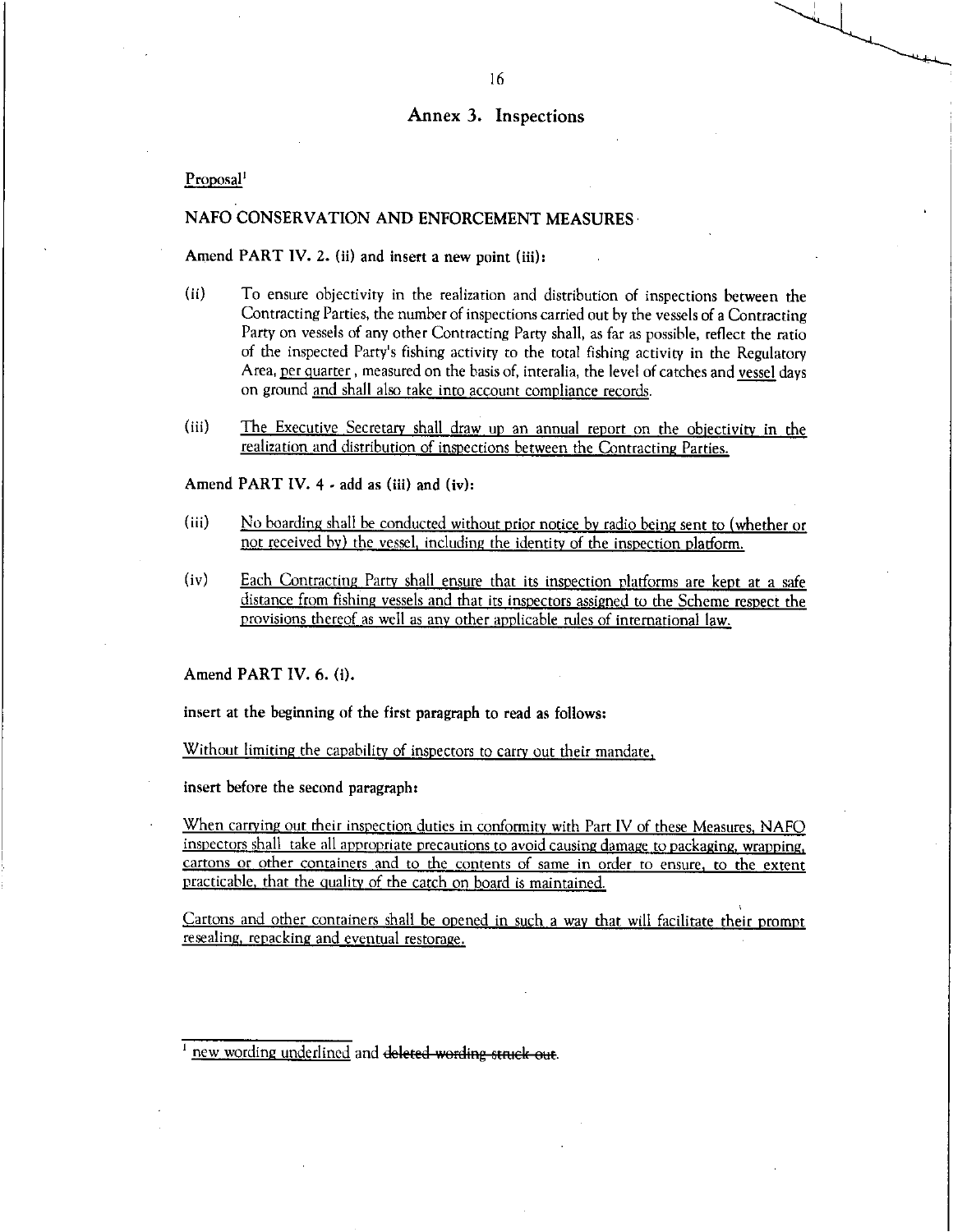### Annex 4. Transmission of Information From Inspections

#### **Proposal'**

### **NAFO CONSERVATION AND ENFORCEMENT MEASURES**

**Amend PART IV. 6.(i) - to provide for advance notification of apparent infringements, replace the last paragraph insert with the following wording:** 

In the case of an apparent infringement or a difference between recorded catches and the inspector's estimates of the catches on board, a copy of the inspection report **with** supporting documentation, including second photographs taken, shall be transmitted as soon as possible within 10 days to the responsible authorities of the Contracting Party for the inspected vessel, after the inspection vessel returns to port. In the case of other inspection reports, the original shall be transmitted within 30 days whenever possible, to a designated authority of the Contracting Party for the inspected vessel. A copy of every inspection report shall also be forwarded to the Executive Secretary.

Notwithstanding the notification of the inspection report, the duly assigned NAFO inspectors conducting the inspection shall prepare and transmit within 24 hours to the Contracting Party of the vessel a statement which shall constitute advance notification of the apparent infringement. A copy of this statement shall be transmitted

a) to the NAFO Executive Secretary and

- h) i) to an inspector of the Contracting Party of the inspected vessel present in the Convention Area or in a [State] [port] bordering this Area or
	- ii) an inspector duly authorized by that Contracting Party present in the Convention Area or in a [State] [port] bordering this Area.

This statement shall quote the information entered under points 16 and 18 of the inspection report, cite the relevant NAFO Measures and describe in detail the basis for issuing the citation for an apparent infringement and the evidence to support the said citation.

**Amend PART IV 6(i) - to provide information on suspected illegal practices add new paragraphs:** 

In the case where, in the course of an inspection, NAFO Inspectors make comments and observations in the inspection report, in particular under point 20 thereof, the said inspectors shall promptly prepare a written statement citing the relevant NAFO Measures, and describing the practices observed and substantiating the grounds for their suspicions. This statement shall be sent within 24 hours

new wording underlined and deleted wording struck out.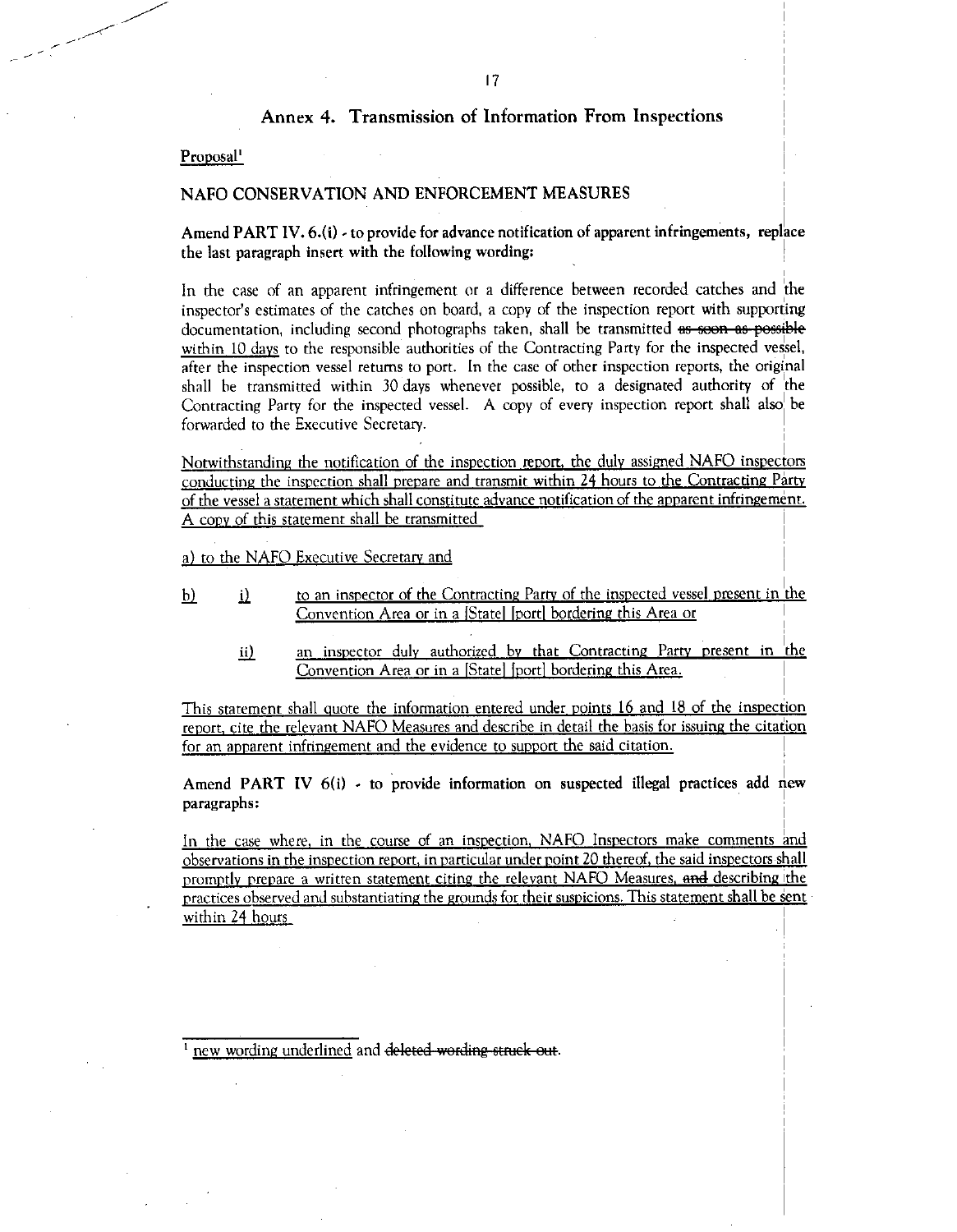18

- to the Contracting Party of the inspected vessel,
- he to an inspector of that Contracting Party present in the Convention Area or in <br>a [State] (port] bordering this Area or
	- ii) to an inspector duly authorized by that Contracting Party present in the Convention Area or in a [State] [port] bordering this Area and
- to the NAFO Executive Secretary. <u>ୁ</u>

The NAFO Executive Secretary and the designated authorities shall treat this information with the confidentiality required for the protection of individual data.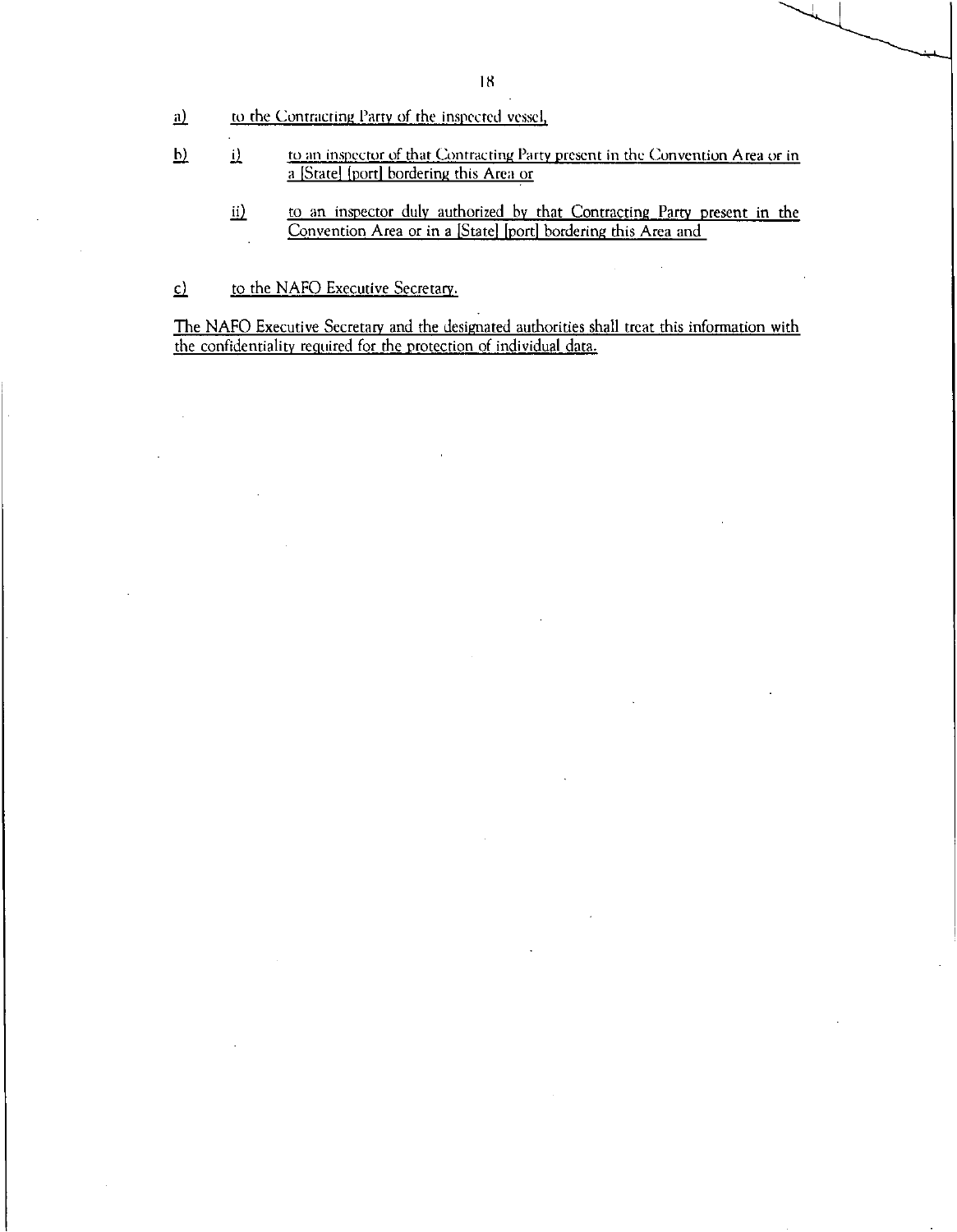## Annex 5. Increase of the Inspection Presence

### Proposal'

### NAFO CONSERVATION AND ENFORCEMENT MEASURES

Amend PART IV. 3 - replace the second subsection to read:

Each Contracting Party having at any time 1101 [201 or more vessels operating in the Regulatory Area shall deploy at least during that time one inspection vessel to this Area. Contracting Parties with less than [10] [20] vessels at any time shall cooperate in the deployment of inspection vessels.

Each Contracting Party shall have at least one inspector present in the Convention Area or in a [State] [port] bordering this Area during the time that its vessels are operating in the Regulatory Area, to receive and respond, without delay, to any notice of apparent infringements.

A Contracting Party may authorize inspectors from another Contracting Party to carry out their functions on its behalf.

 $\frac{1}{1}$  new wording underlined and deleted-wording-struck-out.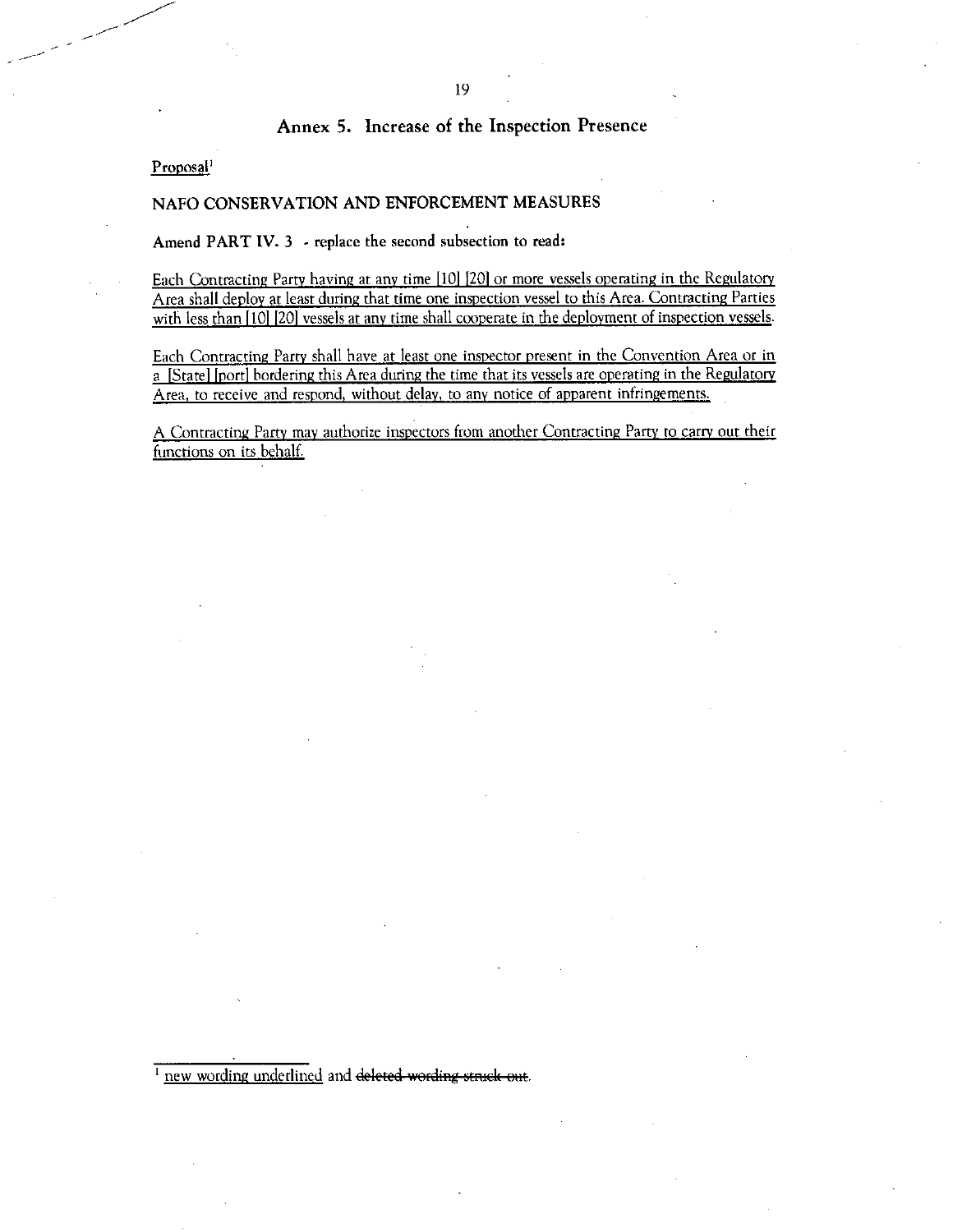# Attachment to Annex 5

### Number of Fishing Vessels Engaged in Fishing Operations in the Regulatory Area in 1994-95

TABLE 1. Hail Reports up to 10 May 1995.

| Contracting |              |        |     |     |       |     |     |        |            |           |
|-------------|--------------|--------|-----|-----|-------|-----|-----|--------|------------|-----------|
| Party       | Jan          | Feb    | Mar | Apr | May . | Jun | Jul | Aug    | Sep        | OctNovDec |
| Canada      |              | 2      | 8   | 5   | 2     |     |     |        |            |           |
| EU          | 37<br>$\sim$ | 42     | 41  | 28  | 25    |     |     | $\sim$ |            |           |
| Estonia     | 2            | 3      | 6   | 4   | 3     |     |     |        |            |           |
| Faroes      |              | ٠      | 3   | 3   | ٠     |     |     |        |            |           |
| lceland     | ۰            | $\sim$ |     | 4   | 2     |     |     |        |            |           |
| Japan       |              |        | 2   | 2   | ٠     |     |     |        | $\epsilon$ |           |
| Latvia      | ٠            | ٠      |     |     |       |     |     |        |            |           |
| Norway      | 2            | 2      | 2   | 5   | 3     |     |     |        |            | $\bullet$ |
| Russia      | ۰            | ٠      | 2   | 14  | 6     |     |     |        |            |           |
| Total       | 43           | 51     | 66  | 65  | 41    |     |     |        |            |           |

 $\sim$ 

Table 2. Hail Reports for 1994.

| Contracting |     | $\mathbf{r}$ |              |     |     |     |     |     |     |                     |
|-------------|-----|--------------|--------------|-----|-----|-----|-----|-----|-----|---------------------|
| Party       | Jan | Feb          | Mar          | Apr | May | Jun | Jul | Aug | Sep | <b>OctNovDec</b>    |
| Canada      |     | ۰            | 4            | 5   | 5   | 5   | 2   | 4   | 3   | $1-1$               |
| Cuba        | ۰   | 2            |              |     |     |     |     |     |     | .                   |
| EU          | 34  | 38           | 51           | 53  | 43  | 37  | 34  | 40  | 31  | 363733              |
| Estonia     | ۰   |              |              | 4   |     |     | 2   | 3   |     | 323                 |
| Faroes      | 5   | 6            | 5            | 5   | -6  | 2   | 9   | 3   |     | 624                 |
| Greenland   | ٠   | ۰            | ٠            |     |     | 2   | 6   |     |     | .                   |
| Iceland     |     | T.           |              | ۰   |     | 6   |     | 8   | 4   | 221                 |
| Japan       |     | ۰            | 2<br>$\cdot$ |     |     |     |     |     | ٠   | $1 - 2$             |
| Latvia      | ۰   | ۰            |              | 6   |     |     |     |     |     |                     |
| Lithuania   |     |              |              |     |     | 3   |     |     |     | $\cdot$             |
| Norway      |     | ъ            | 8            |     | 11  | 11  | 17  | 11  |     | $\cdots$<br>$7 - 1$ |
| Russia      |     |              | ٠            | 3   | 2   | 10  | 13  | 4   | 6   | 521                 |
| Total       | 48  | 49           | 78           | 84  | 73  | 77  | 89  | 78  | 61  | 614546              |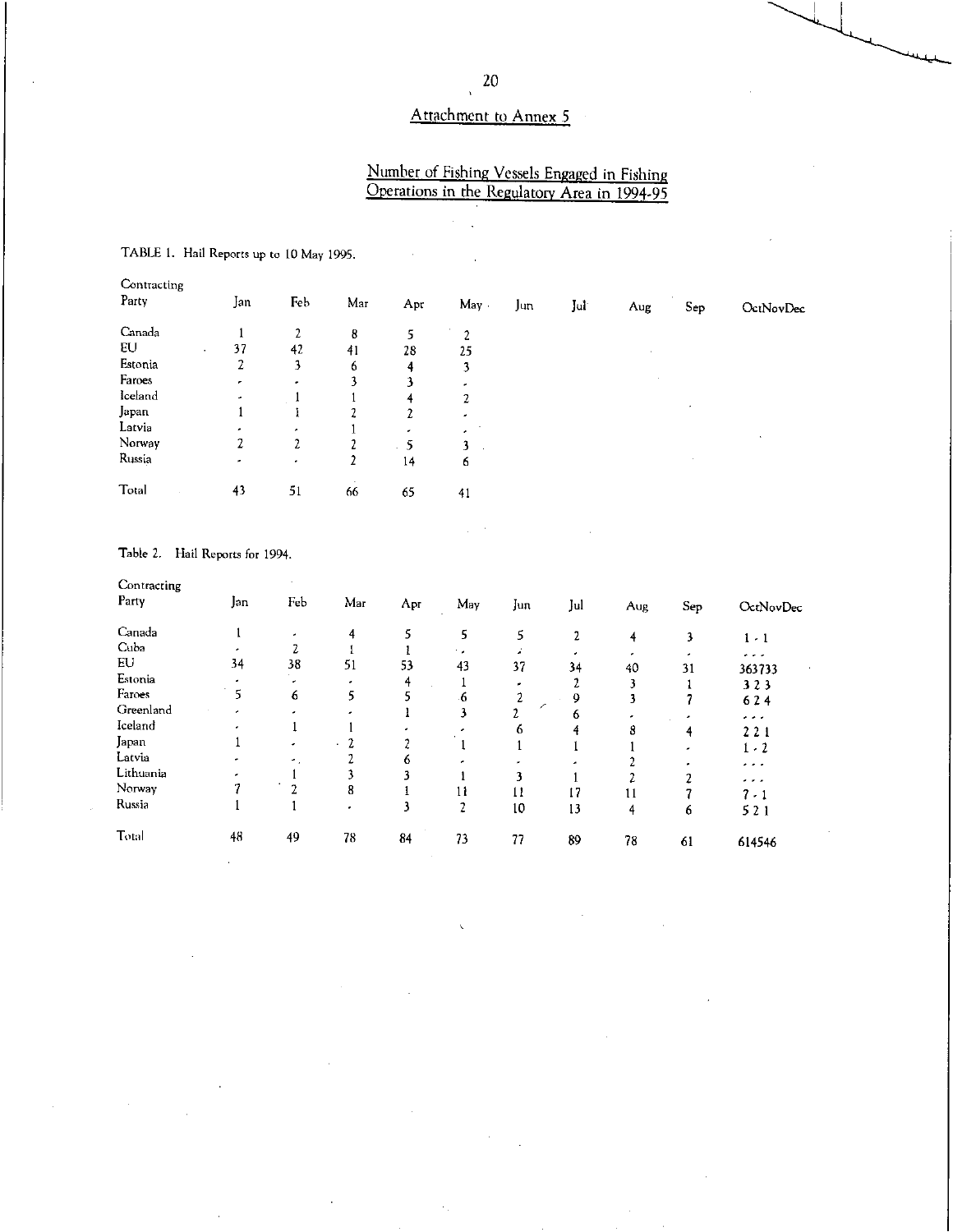### Annex 6. Reporting of Catch on Board Fishing Vessels Entering and Exiting the Regulatory Area

#### Proposal'

### NAFO CONSERVATION AND ENFORCEMENT MEASURES

#### Amend PART III E. 1. - to read as follows:

(a) each entry into the Regulatory Area. This report shall be made at least six (6) hours in advance of the vessel's entry and shall include the date, the time, and geographical position of the vessel and total round weight by species (3 alpha codes) on board in kilograms (rounded to the nearest 100 kilograms).

. The total quantity of species for which the total round weight by species is less than one tonne may be reported under the 3 alpha code "MZZ" (marine fish not specified);

(b) each exit from the Regulatory Area and except as provided in  $(c)$ , each movement from one NAFO division to another NAFO division. This report shall be made prior to six (6) hours in advance of the vessel's exit from the Regulatory Area  $\theta$  entry into a NAFO division and shall include the date, time, and geographical position of the vessel and catch in round weight taken and retained in the Regulatory Area by species (3 alpha codes) in kilograms (rounded to the nearest 100 kilograms);

The total quantity of species for which the total round weight by species is less than one tonne may be reported under the 3 alpha code "MZZ" (marine fish not specified);

- (c) except as provided in (d), each movement from one NAFO division to another NAFO division. This report shall be made prior to the vessel's entry into a NAFO division and shall include the date, time and geographical position of the vessel;
- (d) EXISTING LETTER (c) BECOMES NEW LETTER (d)
- (e) each offloading for transhipment of fish while the vessel is operating in the Regulatory Area. This report shall be made at least 6 hours in advance and shall include the date, the time, and the geographical position of the vessel and total round weight by species (3 alpha codes) to be transhipped in kilograms (rounded to the nearest 100 kilograms).
- Vessels equipped with devices which enable the automatic transmission of their position  $\perp$ are exempt from the hail requirements set out in (c) and (d) above. Each Contracting Party whose vessels are so equipped shall notify the Executive Secretary of the names of those vessels in accordance with Part 111.D. of the Measures. In addition, each Contracting Party shall transmit, to the NAFO Executive Secretary, on a real time basis, messages indicating movements within the Regulatory Area for its vessels equipped with satellite devices. The Executive Secretary shall transmit as quickly as possible such information to Contracting Parties with an inspection vessel in the NAFO Convention Area.

new wording underlined and deleted wording struck out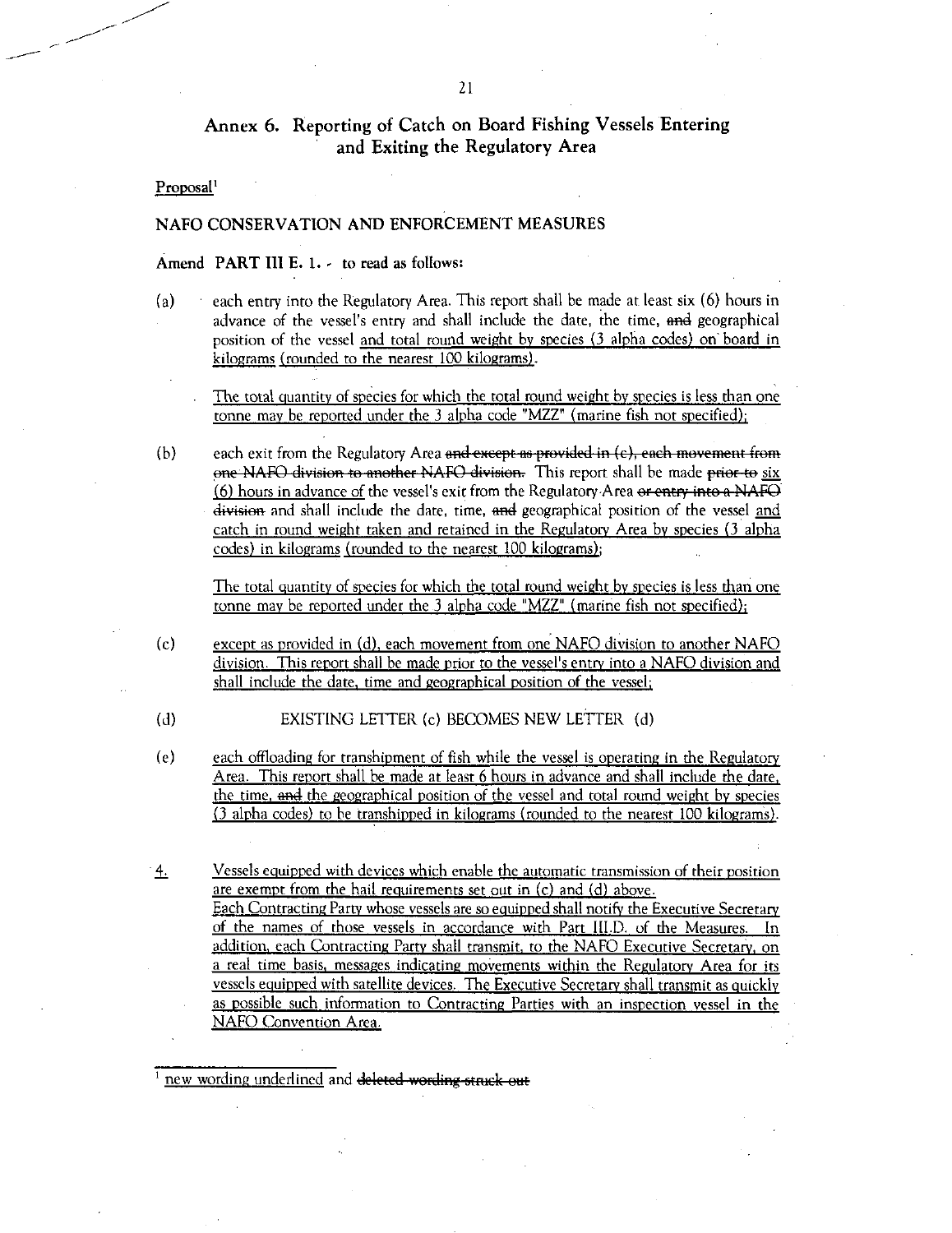The Executive Secretary shall draw up lists of such vessels and circulate these to Contracting Parties with an inspection presence in the Regulatory Area.

### Amend PART 111 - Annex 1 - HAIL SYSTEM MESSAGE FORMAT

Insert a new line G in paragraph 1.1 as follows:

0. The total round weight of fish by species (3 alpha codes) on board in kilograms rounded to the nearest 100 kilograms.

Existing line G in paragraph 1.1 becomes new line H

Replace paragraph 1.4 to read as follows:

- 1.4 Each exit from the Regulatory Area. These reports shall be made at least six (6) hours in advance of the vessel's exit from the Regulatory Area and shall contain the following particulars in the following order:
	- A. Name of vessel,
	- B. Call sign,
	- C. External identification letters and numbers,
	- D. The date, the time and geographical position,
	- E. Indication of the message code: "EXIT",
	- F. The NAFO division from which the vessel is about to leave,
	- G. The catch in round weight taken in the Regulatory Area by species (3 alpha codes) in kilograms (rounded to the nearest 100 kilograms).
	- H. The name of the master.

Add new paragraph 1.5 to read:

- 1.5 Transhipment in the Regulatory Area. This report shall be made at least six hours in advance and shall contain the following particulars in the following order:
	-
	- Call sign,
	- External identification letters and numbers,
	- The date, the time and geographical position,
	- Indication of the message code: "TRANSFER",
	- A.<br>
	<u>B.</u><br>
	<u>Call sign,</u><br>
	<u>C.</u><br>
	<u>External identif</u><br>
	<u>D.</u><br>
	The date, the tip<br>
	Indication of the E.<br>
	The total rounds The total round weight by species (3 alpha codes) to be transhipped in kilograms (rounded to the nearest 100 kilograms),
	- G. The name of the master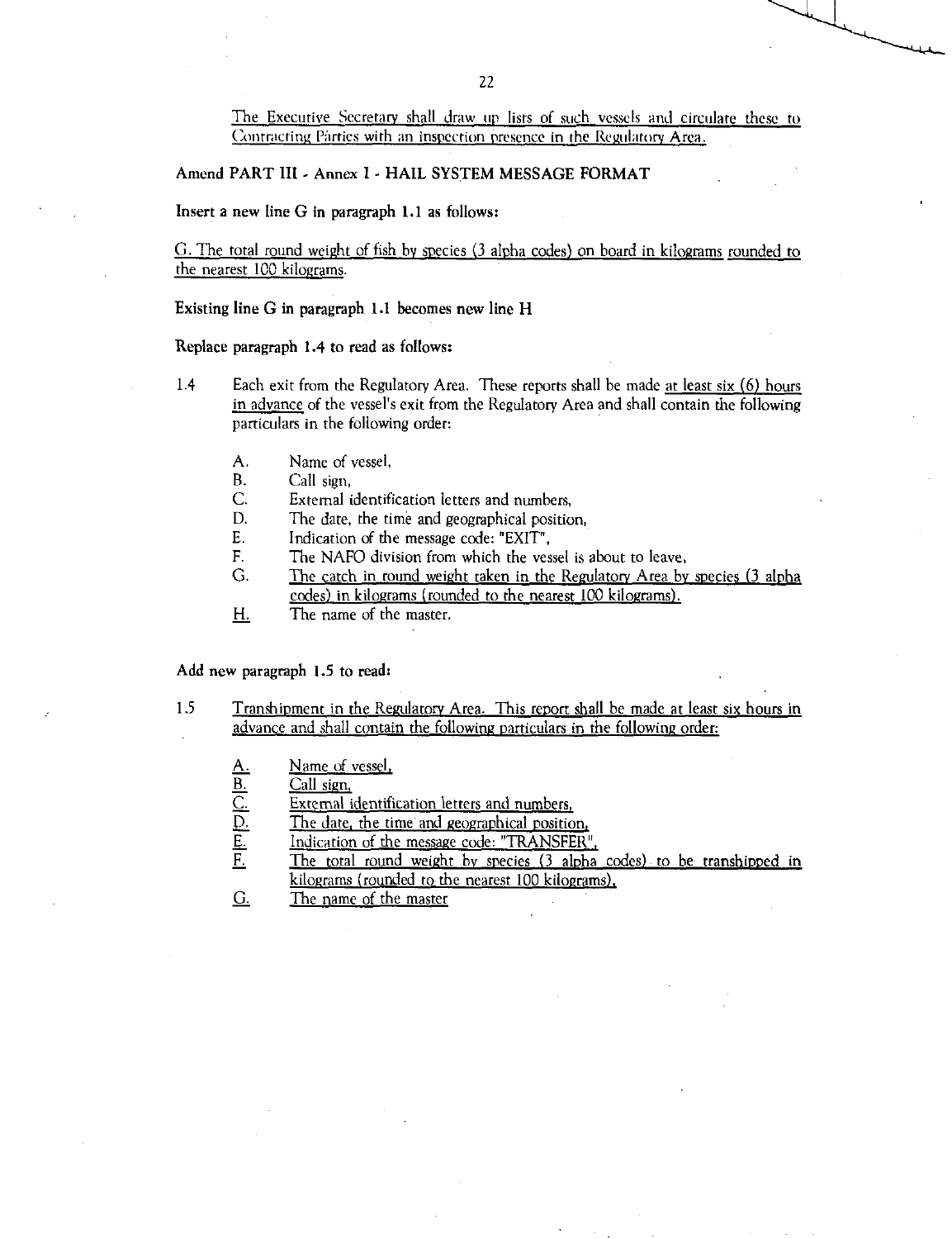### Annex 7. *Additional Enforcement* Measures

### Proposal'

### NAFO CONSERVATION AND ENFORCEMENT MEASURES

Amend PART I, A Quotas

Delete in point 2 (lines 7 and 8) the wording which reads:

and the likely incidental catch for the remainder of the period referred to in paragraph 1,

Delete in point 3 paragraph (b) (lines 5 and 6) the wording which reads:

and the likely incidental catch for the remainder of the period

Delete the last part of point 3 paragraph (c) which reads:

except for incidental catches in directed fisheries for other stocks

Replace point 4 paragraph (b) by the following:

Unless otherwise provided in these Measures, in cases where a ban on fishing is in force or an "others" quota has been fully utilized or where no directed fishing is allowed, incidental catches of the species concerned may not exceed 1,250 kg or 5%, whichever is the greater.

Amend in point 4 insert new paragraph (d) to read as follows:

d) In cases where

 $(i)$ a quota allocated to a Contracting Party from a stock listed in Schedule I is exhausted; (ii) an "Others" quota has been fully utilized; or

À, ÿ.

(iii) a directed fishery is prohibited and the Fisheries Commission so decides;

incidental catches of the species concerned shall not be ground, processed to fishmeal, transshipped, landed, transported, stored, displayed or offered for sale, but must be returned immediately to the sea.

 $<sup>1</sup>$  new wording underlined and deleted-wording struck-out.</sup>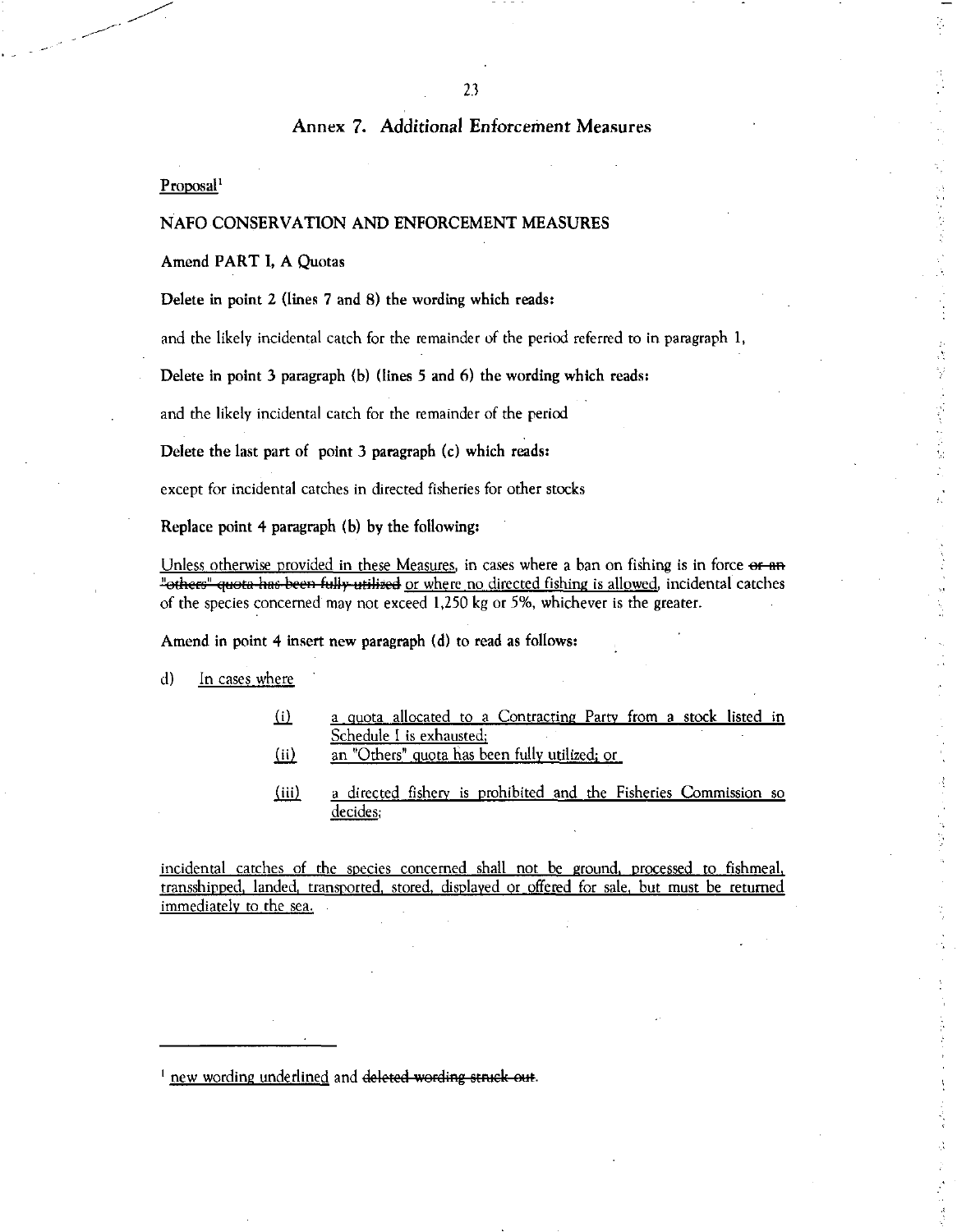### Amend Part V, Schedule 1, Appendix if (Quota table)

Insert new footnote 7 (the Fisheries Commission will decide, on a case by case basis to which stocks this footnote will apply.):

7. Part I Section A.4. paragraph d (iii) of the NAFO Conservation and Enforcement Measures shall apply.

### Amend PART I.D.2 Minimum fish size to read as follows:

- 2. Undersized fish shall not be *ground,* processed to fishmeal, transshipped, landed, transported, stored, displayed or offered for sale, but shall be returned immediately to the sea.
- [\* Note: Notwithstanding the provisions of Part I.A.4 and D.2 of these Measures, Canadian [and ...] vessels fishing for principal groundfish, flatfishes, other groundfish and other fish with exception of capelin, as listed in part V, Schedule II, Attachment II, will abide (until further decision by the Fisheries Commission) by their equivalent national regulation which requires landing of all catches.]

### Amend PART V - SCHEDULE **VII Minimum** Fish Size as follows:

Species Minimum Size Atlantic cod, Gadus morhua L. 41 cm American plaice, Hippoglossoides platessoides (Fab) 25 cm Yellowtail flounder, Limanda ferruginea (Storer) 25 cm Greenland Halibut, Reinhardtius Hippoglossoides

Note : Fish size for Atlantic cod refers to fork length and for other species it is total length.

Amend PART **II** Gear Section **B.** Mesh Size

Amend paragraph 2 (c) to read as follows:

c) Except as provided in paragraph  $3<sub>r</sub>$  A Contracting Party shall prohibit vessels of that Party from taking in the Regulatory Area species listed in Part V, Schedule IV with nets having in any part of the net meshes of a size less than that specified in that Schedule, as measured wet after use by inserting into the meshes the appropriate gauge as described in Part  $V$ , Schedule V.

Delete point 3.

Point 4 becomes new point 3.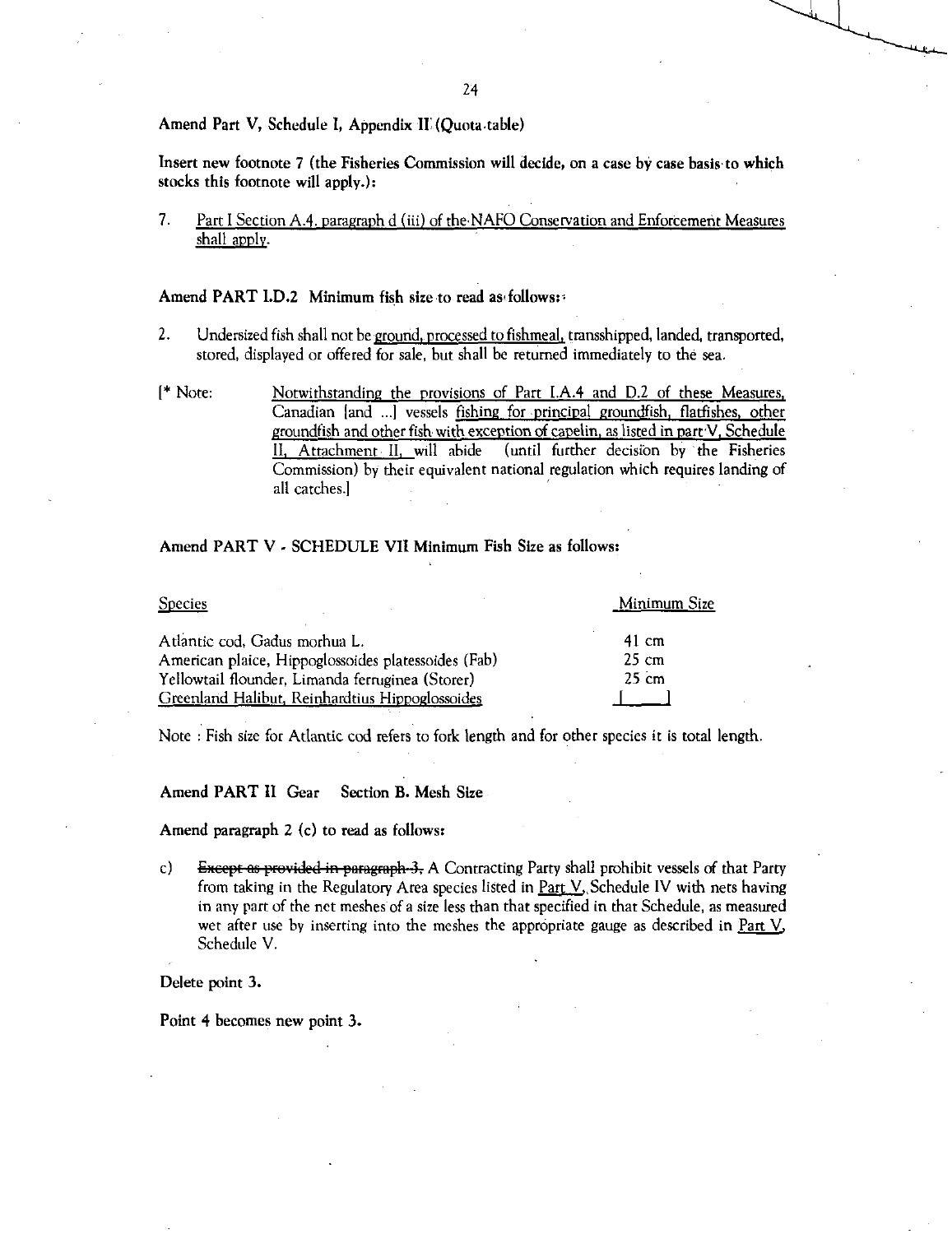### Annex 8. Mesh Size

### Proposal'

### NAFO CONSERVATION AND ENFORCEMENT MEASURES

### Part II - Gear

#### New B - Meshes

A Contracting Party shall permit only the use of meshes which have 4 sides, equally long, of the same material, and 4 knots.

Re-number B,C,D into C,D,E.

#### Amend PART V - SCHEDULE IV as follows:

Authorized Mesh Size of Nets

# Species Mesh

| a)           | All principal groundfish, flatfishes, and other groundfish<br>and other fish with the exception of capelin as listed in part V,<br>Schedule II, Attachment II. | 130 mm          |
|--------------|----------------------------------------------------------------------------------------------------------------------------------------------------------------|-----------------|
| $\cdot$ b)   | Short-finned Squid, illex-illecebrosus (LeSueur)                                                                                                               | $60 \text{ mm}$ |
| $\mathbf{c}$ | Shrimps and prawns                                                                                                                                             | $40 \text{ mm}$ |
| d)           | Capelin                                                                                                                                                        | mm              |

delete note 1

Note 2: Until 1 January 1997, for nets made of polyamide fibres of the following tradenames:

> caprolan dederon kapron

the equivalent minimum mesh size shall be 120 mm. Vessels using these materials shall have aboard certificates, which establish that the fibres in the net used correspond to the tradenames mentioned above.

Size

Inew wording underlined and deleted wording struck-out.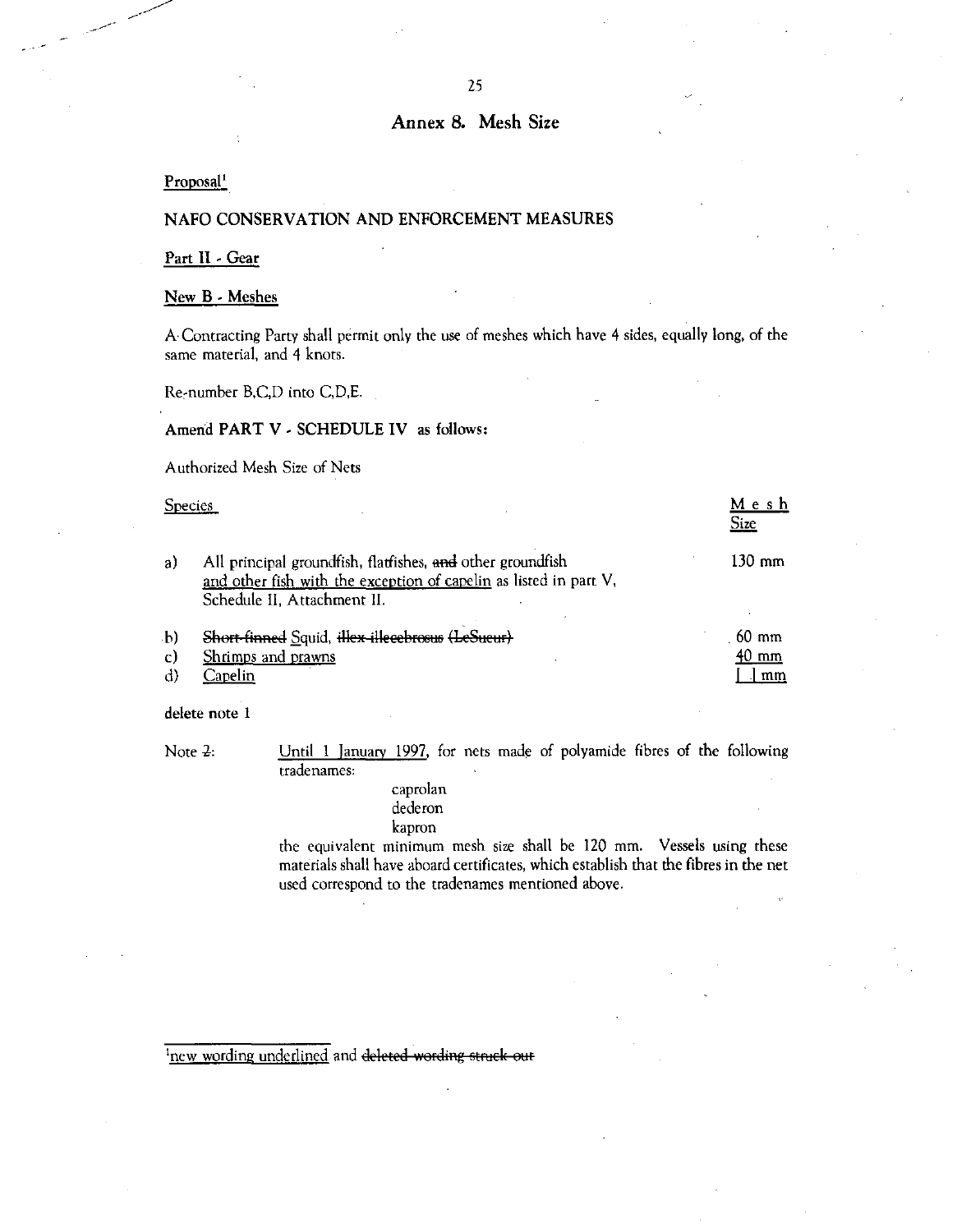### Annex 9. Port Inspections

Proposal'

### NAFO CONSERVATION AND ENFORCEMENT MEASURES

### New PART VII - Port Inspections

- 1. (i) When, in the port of a Contracting Party, a port call is made by a vessel that has been engaged in fishing for stocks subject to these Measures, the Contracting Party whose port is being used shall ensure that an inspector is present and that, on each occasion when catch is offloaded, an inspection takes place to verify the species and quantities caught.
	- (ii) The quantities landed by species and the quantities retained on board, if any, shall be cross-checked with the quantities recorded in logbooks, catch reports on exit from the Regulatory Area, and reports of any inspections carried out under this Scheme.
	- (iii) Any information from inspections under Part IV of these Measures shall be verified.
	- (iv) Inspections shall include verification of mesh size of nets on board and size of fish retained on board.
	- (v) Results of port inspections shall be provided to other Contracting Parties on request and communicated to the Executive Secretary on an annual basis.
- 2. Contracting Parties shall, every two years, check each of their vessels, notified in accordance with Part III.D. of these Measures, to certify the correctness of the vessel's plans for fish rooms and other fish storage places. The master shall ensure that a copy of such certification remains on board to be shown to a NAFO inspector if requested.

<sup>1</sup> new wording underlined and deleted-wording-struck-out-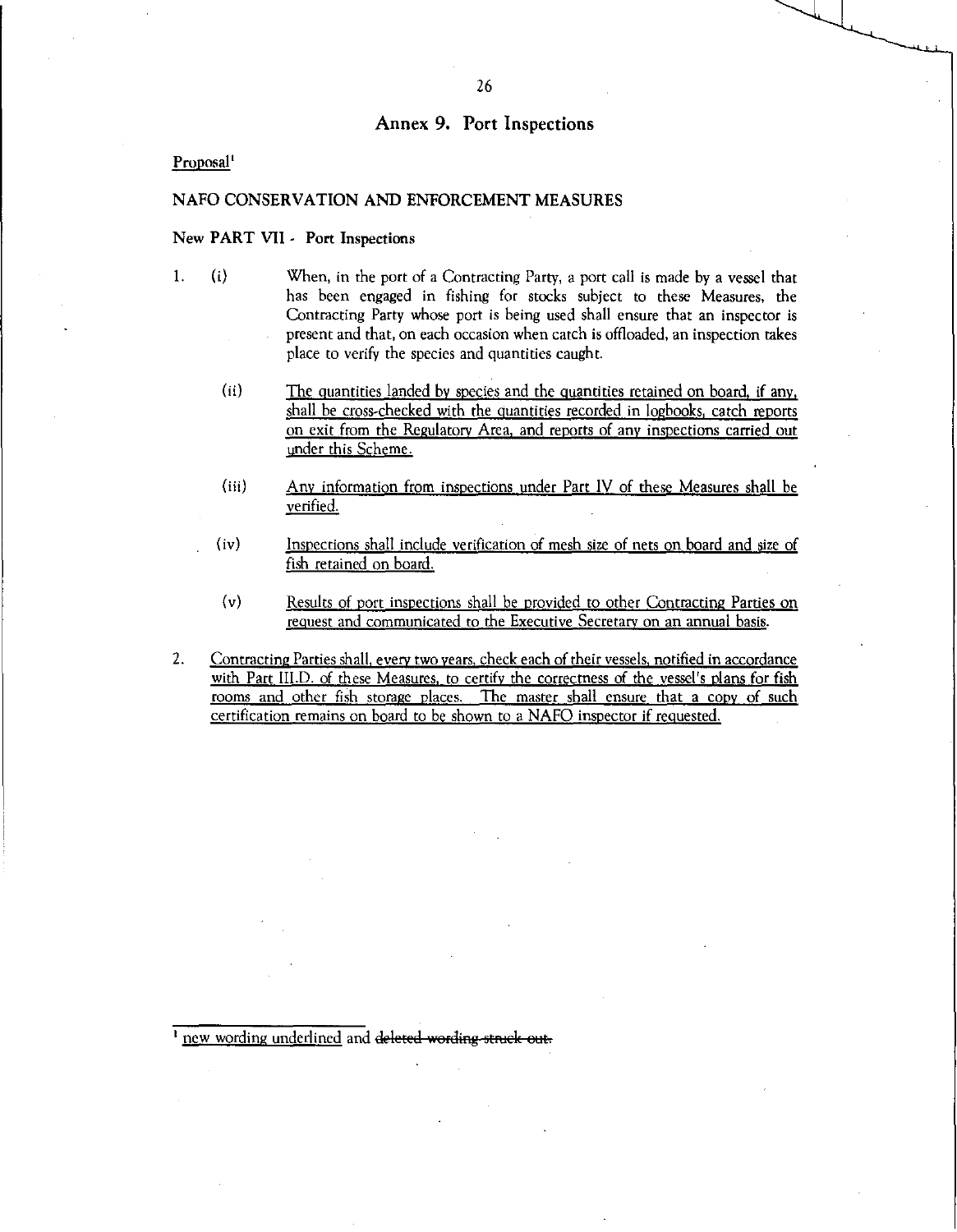### Annex 10. Effort Plans and Catch Reporting

### Proposal'

### NAFO CONSERVATION AND ENFORCEMENT MEASURES

Amend PART III. D. Notification of Fishing and Processing Vessel - add new paragraph:

4. Each Contracting Party shall, for the first time by 15 June 1995 and thereafter annually before the vessels of that Contracting Party commence fishing for Greenland halibut, notify the Executive Secretary of the fishing plan for their vessels fishing for Greenland halibut in the Regulatory Area.

This fishing plan shall identify, inter alia, the vessels which are notified in accordance with Part III D of these Measures and which will engage in the Greenland halibut fishery. The fishing plan shall represent the total fishing effort to be deployed with respect to this fishery in relation to the extent of the fishing opportunities available to the Contracting Party making the notification.

By January 30 following each year for which a fishing plan has been notified, each Contracting Party shall transmit to the Executive Secretary a report on the implementation of this plan, including the number of vessels actually engaged in this fishery and the total number of days fished.

Amend PART V, Schedule I, Appendix II, (Quota Table for 1995) - replace footnote 6 by the following:

6. Each Contracting Party shall report catches by its vessels of Greenland halibut to the Executive Secretary every Tuesday for the week ending at 2400 hours on the previous Sunday.

new wording underlined and deleted wording struck-out.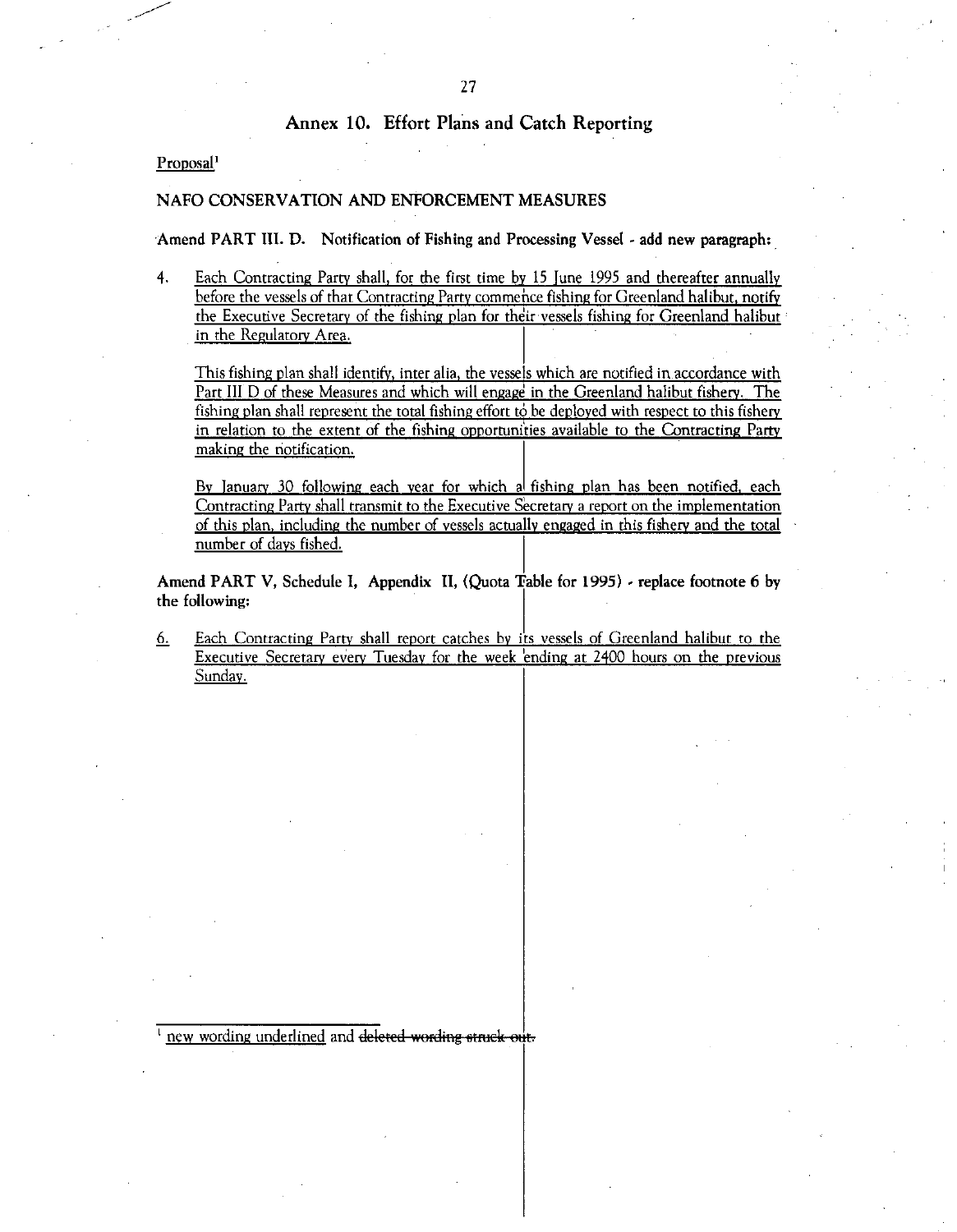### EXAMPLE MESSAGE

Weekly Catch Report of Greenland Halibut Transmitted by Contracting Parties to the NAFO Executive Secretary

### MESSAGE FORMAT

- 1. Name of Contracting Party
- 2. Indication of the message "GHL"
- 3. Week number
- 4. Quantity caught in kilograms (rounded to the nearest 100 kilograms)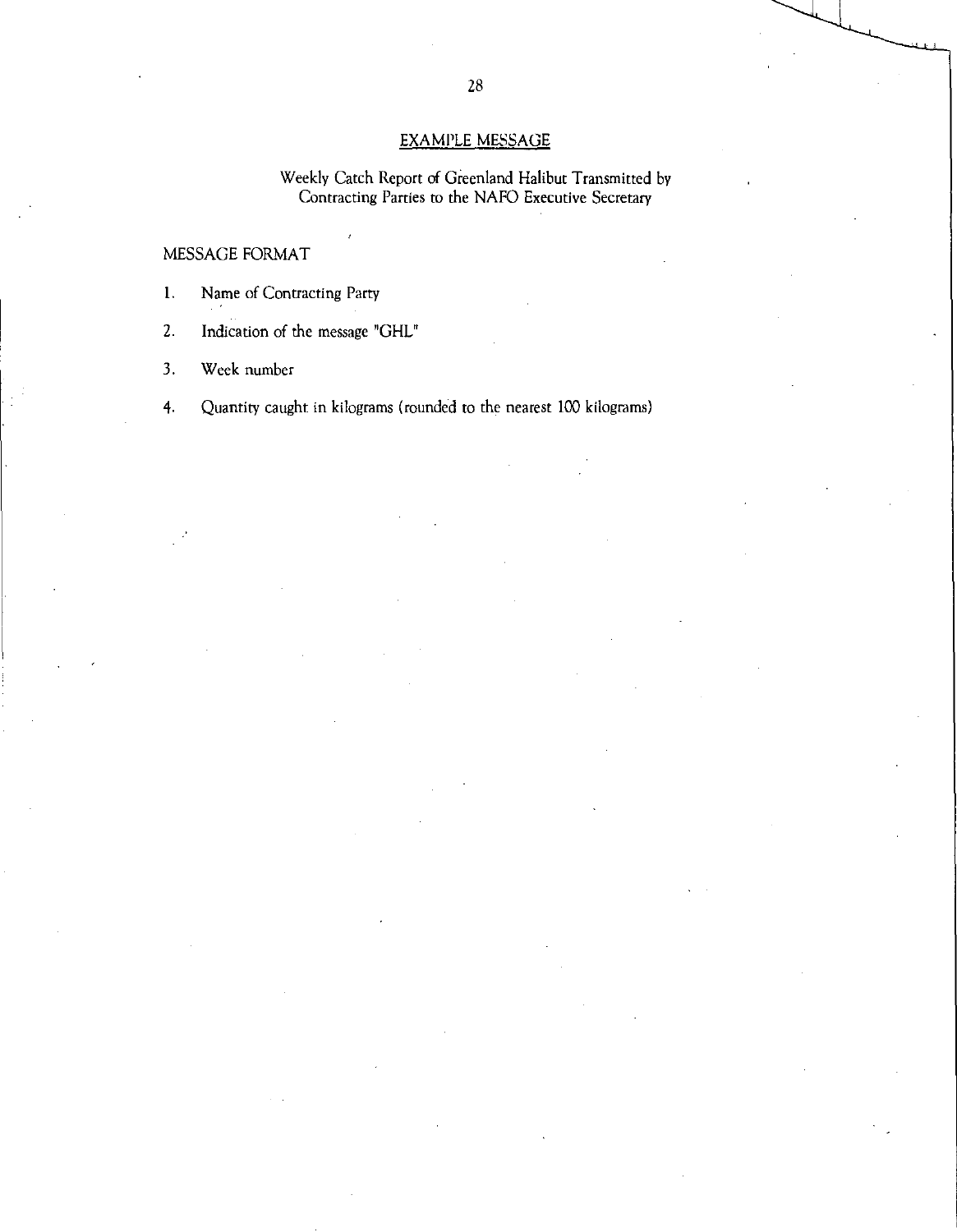### Annex 11. Infringements

Proposal'

### NAFO CONSERVATION AND ENFORCEMENT MEASURES

#### AMEND PART IV - Scheme of Joint International Inspection and Surveillance

Insert new paragraphs 9 and 10 to read as follows:

- 9. The following apparent infringements shall be subject to paragraph 10:
	- i) misreporting of catches;
	- ii) mesh size violations;
	- iii) hail system violations;
	- iv) interference with the satellite tracking system;
	- [v)] [Conducting a directed fishery on a stock for which fishing is prohibited.]
	- vi) preventing an inspector or an observer from carrying out his or her duties.
- 10. Notwithstanding paragraphs 7 and 8 above:

i) If a NAFO inspector cites a vessel for having committed, to a serious extent, an apparent infringement as listed in paragraph 9 above, the Contracting Party of the vessel shall ensure that the vessel concerned is inspected within 72 hours by an inspector duly authorized by that Contracting Party. In order to preserve the evidence, the NAFO inspector shall take all necessary measures to ensure security and continuity of the evidence, and may remain on board the vessel until the duly authorized inspector arrives;

ii) Where justified, the inspector authorized by the Contracting Party of the vessel concerned shall, where duly authorized to do so, require the vessel to proceed immediately to a nearby port, chosen by the Master, which should be either St. Pierre, St. John's, the Azores [,Halifax, Las Palmas] or [,if a master does not choose one of these ports, to a port chosen by the Contracting Party of the vessel] [the home port of the vessel], for a thorough inspection [under the authority of the flag State] and in the presence of a NAFO inspector from any other Contracting Party that wishes to participate. If the vessel is not called to port, the Contracting Party must provide due justification in a timely manner to the Executive Secretary who shall make it available on request to any Contracting Party;

new wording underlined and deleted wording struck out.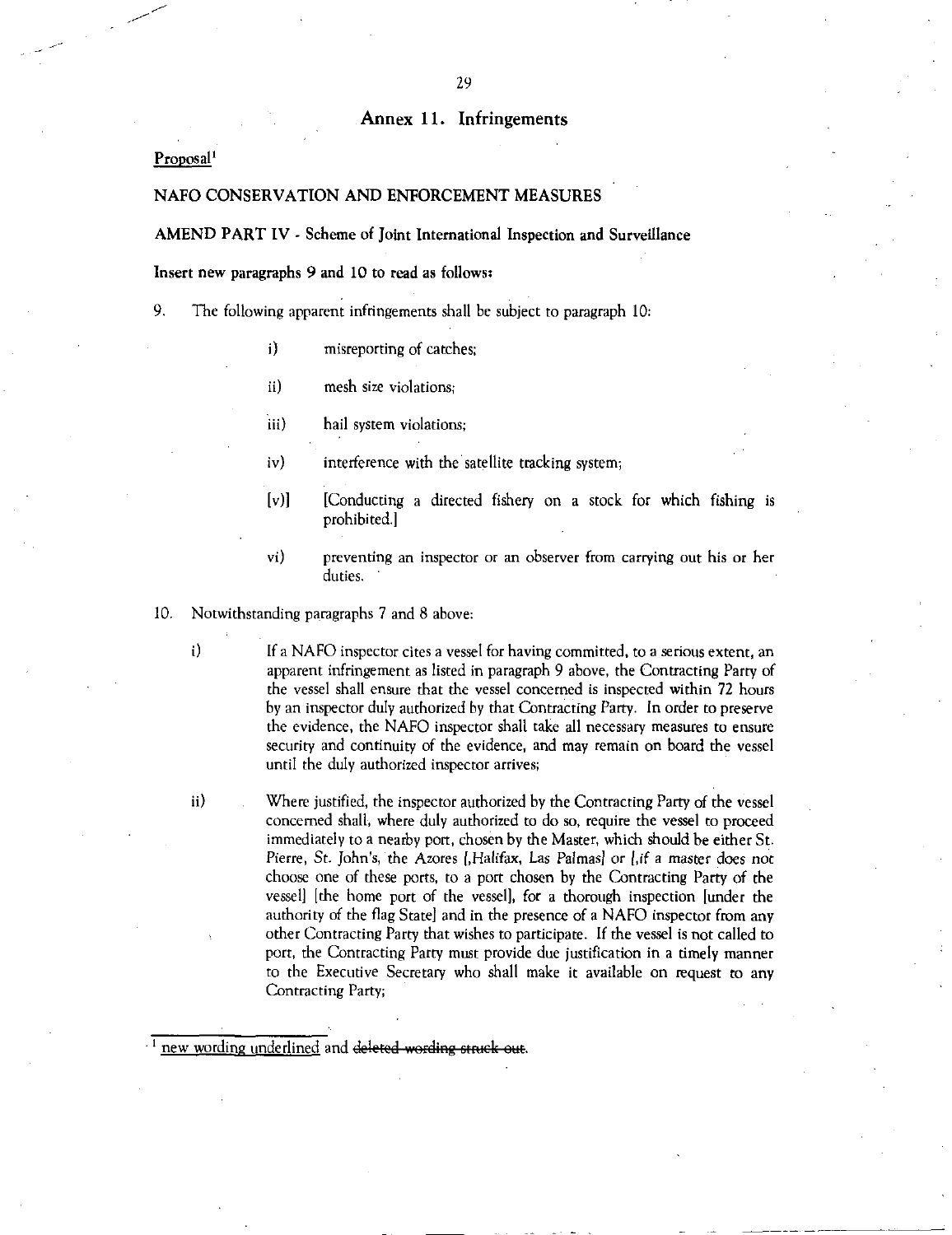iii) Where a NAFO inspector cites a vessel for having committed an apparent infringement as listed in paragraph 9 above, the inspector shall immediately report this to the Executive Secretary, who shall in turn immediately report, for information purposes, to the other Contracting Parties with an inspection vessel in the Convention Area;

iv) Where a vessel is required to proceed to port for a thorough inspection pursuant to paragraph ii) above, a NAFO inspector from another Contracting Party may, subject to the consent of the Contracting Party of the vessel, board the vessel as it is proceeding to port, may remain on board the vessel as it proceeds to port and may be present during the inspection of the vessel in port;

v) If an apparent infringement of the Conservation and Enforcement Measures has been detected which in the view of the duly authorized inspector is sufficiently serious, the inspector shall take all necessary measures to ensure security and continuity of the evidence including, as appropriate, sealing the vessel's hold for eventual dockside inspection.

Existing paragraph 9 of the NAFO Conservation and Enforcement Measures to be renumbered as paragraph 11.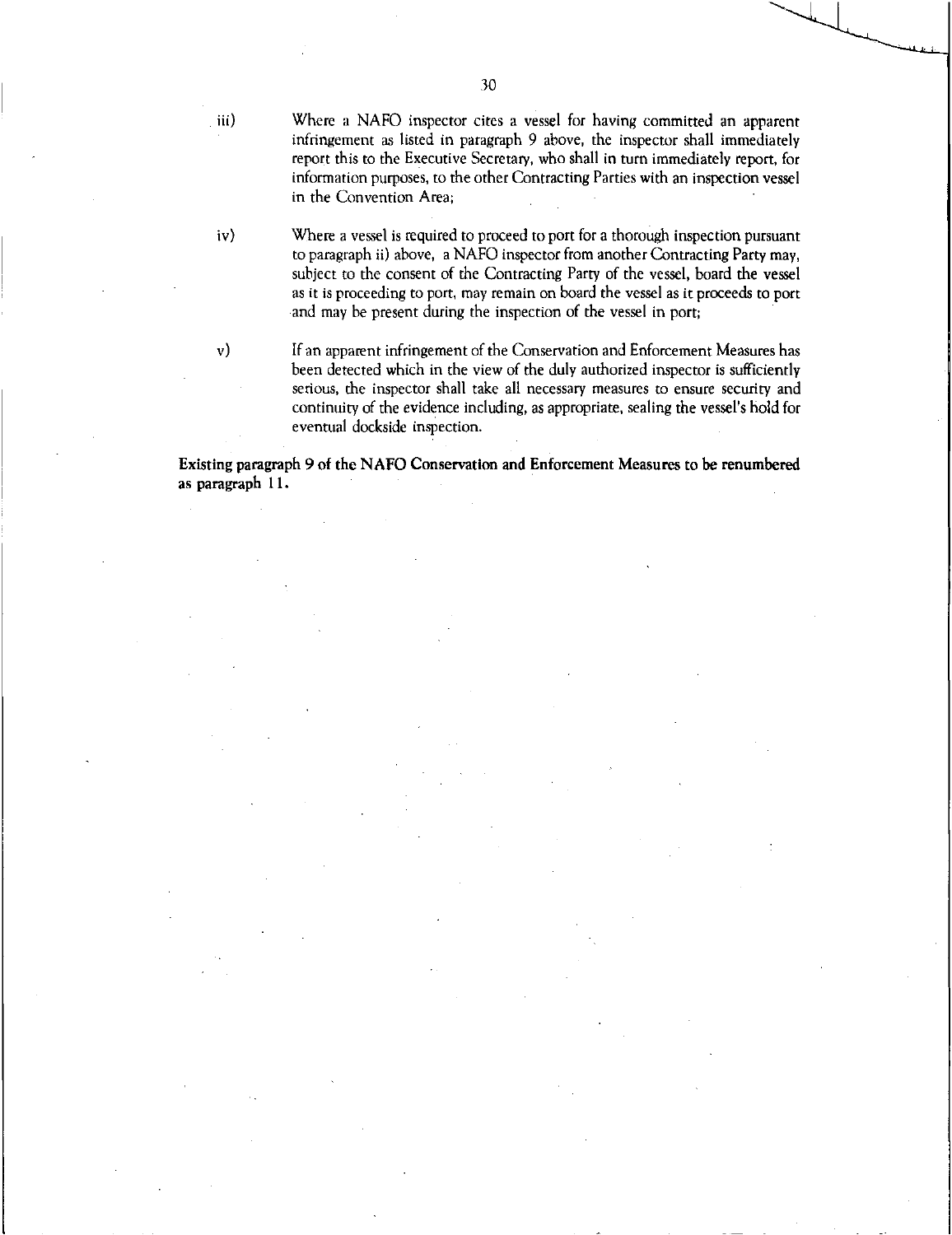### Annex 12. Follow-up on Apparent Infringements

#### **Proposal'**

### **NAFO CONSERVATION AND ENFORCEMENT MEASURES**

### **Part IV - Scheme of Joint International Inspection and Surveillance**

### **Insert new second sentence in paragraph 12 as follows:**

12. Appropriate authorities of a Contracting Party shall consider and act on reports from inspectors of other Contracting Parties under the scheme on the same basis as reports from its own inspectors. Contracting Parties shall cooperate to follow up apparent infringements using all necessary evidence available from all sources, including evidence from other Contracting Parties as required for effective prosecution or administrative proceedings, subject to the rules governing the admissability of evidence in domestic courts.

The provisions of this paragraph shall not impose any obligation on the appropriate authorities of a Contracting Party to give the report from a foreign inspector a higher evidentiary value than it would possess in the inspector's own country. Appropriate authorities of Contracting Parties shall collaborate in order to facilitate judicial or other proceedings arising from a report submitted by the inspector under the scheme.

Existing paragraph 14.(ii) and 14.(iii) to be deleted and incorporated in new paragraph 15.

- 15. a) Appropriate authorities of each Contracting Party shall report to the Executive Secretary by February 1 (for the period July 1-December 31 of the previous year) and September 1 (for the period January 1-lune 30 of the current year) each vear:
	- i) the disposition of apparent infringements notified to it by a Contracting Party. The apparent infringements shall continue to be listed on each subsequent report until the action is concluded under the laws of the Flag State;
	- ii) differences that they consider significant between records of catches in the logbooks of vessels flying the flag of the Contracting Party and inspectors' estimates of catches on board the vessels.
	- The report required in (a) above shall indicate the current status of the case  $b)$ (i.e. case pending, under appeal, still under investigation, etc) and any penalties imposed shall be described in specific terms (i.e. level of fines, value of forfeited fish and/or gear, written warning given, etc) and shall include an explanation if no action has been taken.

Existing paragraph 15 will be renumbered as paragraph 16.

 $\frac{1}{1}$  new wording underlined and delete-wording struck out.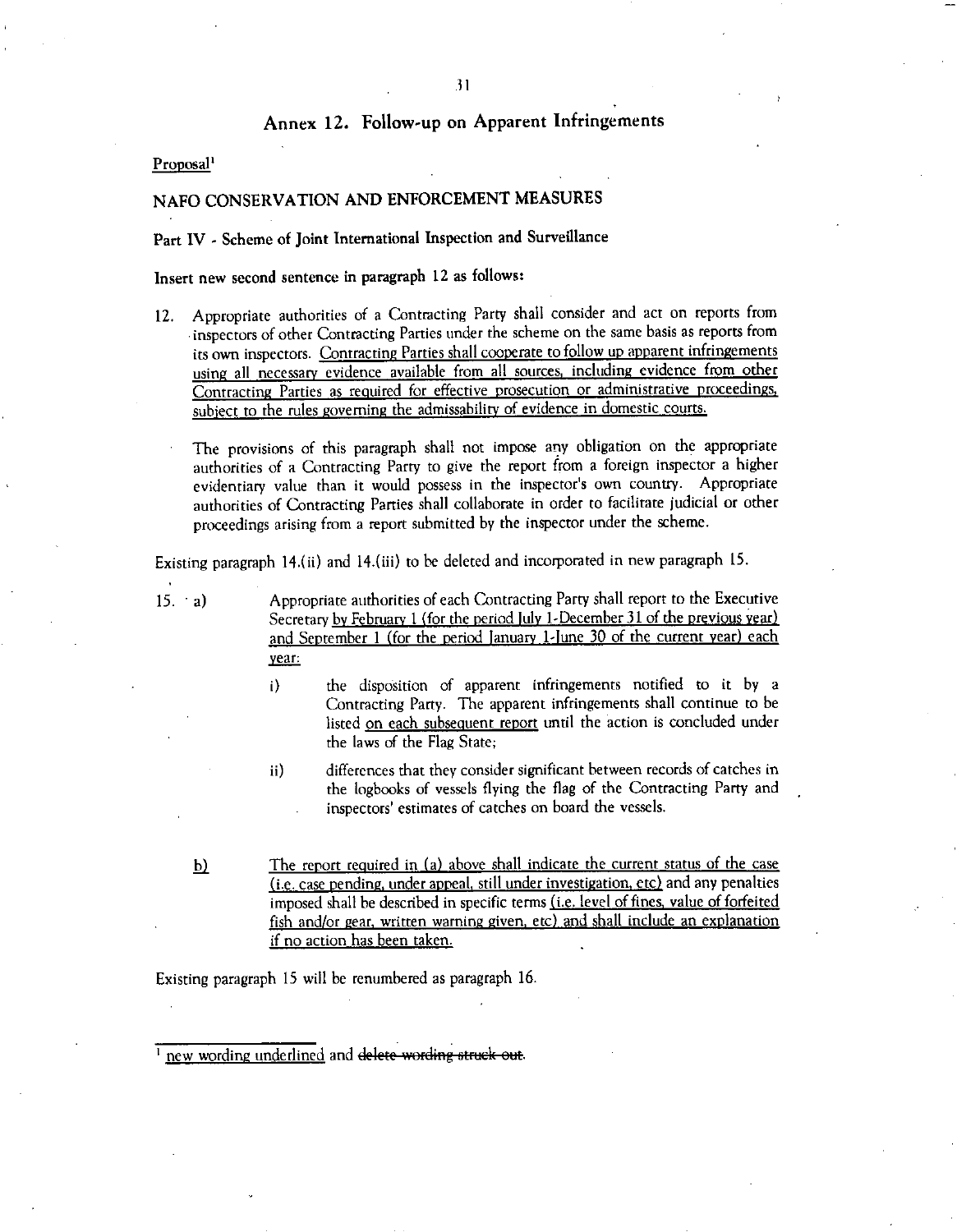### Annex 13. Pilot Project for Observers and Satellite Tracking

#### Proposal'

### NAFO CONSERVATION AND ENFORCEMENT MEASURES

The existing Part VI - "Pilot Project for a NAFO Observer Scheme" of the Conservation and Enforcement Measures will be replaced with the following:

Part VI - Pilot Project for Observers and Satellite Tracking

In order to improve compliance with the Conservation and Enforcement Measures for their vessels fishing in the Regulatory Area, Contracting Parties agree to implement a Pilot Project to provide for properly trained and qualified observers on [all] vessels fishing in the NAFO Regulatory Area and satellite tracking devices on [35%] of their respective vessels fishing in the Regulatory Area.

#### A. Observers

- Each Contracting Party shall require [all] its vessels fishing in the Regulatory Area to accept 1. observers on the basis of the following:
	- a) each Contracting Party shall have the primary responsibility to obtain, for placement on its vessels, independent and impartial observers;
	- b) in cases where a Contracting Party has not placed an observer on a vessel, any other Contracting Party may, subject to the consent of the Contracting Parry of the vessel, place an observer on board until that Contracting Party provides a replacement in accordance with paragraph a);
	- c) no vessel shall be required to carry more than one observer pursuant to this Pilot Project at any time.
- 2. Each Contracting Party shall provide to the Executive Secretary a list of the observers they will be placing on vessels in the Regulatory Area.
- 3. Observers shall:
	- a) monitor a vessel's compliance with the relevant Conservation and Enforcement Measures. In particular they shall:
		- record and report upon the fishing activities of the vessel and verify the i) position of the vessel when engaged in fishing;
		- ii) observe and estimate catches with a view to identifying catch composition and monitoring discards, by-catches and the taking of undersized fish;
		- iii) record the gear type, mesh size and attachments employed by the master;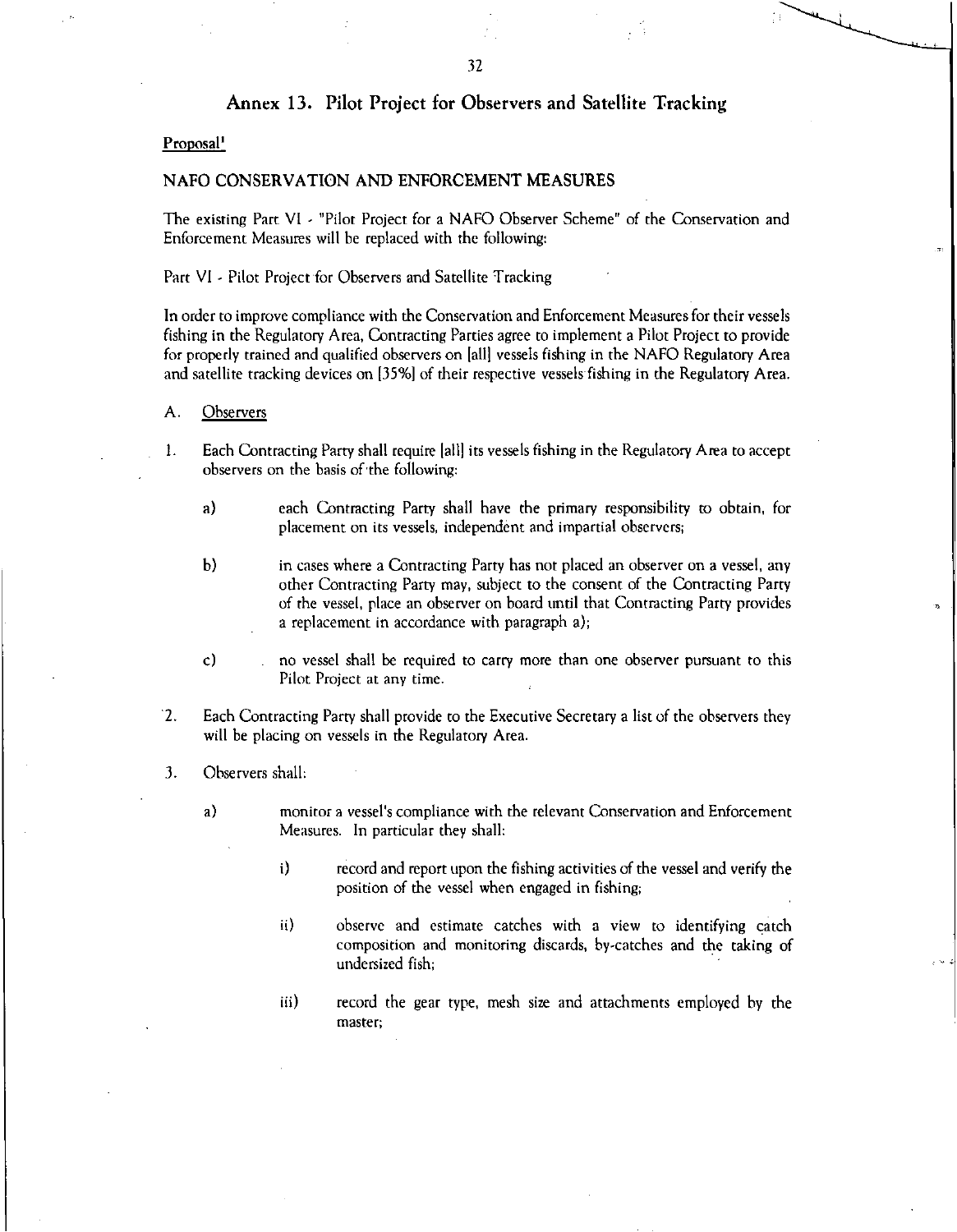- 
- iv) verify entries made to the logbooks (species composition and quantities, round and processed weight and hail reports).
- b) collect catch and effort data on a set-by-set basis. This data shall include location (latitude/longitude), depth, time of net on the bottom, catch composition and discards;
- د ريل c) carry out such scientific work (for example, collecting samples) as requested by the Fisheries Commission based on the advice of the Scientific Council;
- d) within 30 days following completion of an assignment on a vessel, provide a report to the Contracting Party of the vessel and to the Executive Secretary, who shall make the report, available to any Contracting Party that requests it. [Copies of reports sent to other Contracting Parties shall not include location of catch in latitude and longitude as required under 3 b), but will include daily totals of catch by species and division.]
- 4. In the case where an observer is deployed on a vessel equipped with devices for satellitebased automatic remote position recording facilities, the observer shall monitor the functioning of, and report upon any interference with, the satellite system. In order to better distinguish fishing operations from steaming and to contribute to an a posteriori calibration of the signals registered by the receiving station, the observer shall maintain detailed reports on the daily activity of the vessel.
- 5. When an apparent infringement of the Conservation and Enforcement Measures is identified by an observer, the observer shall, within 24 hours, report it to a NAFO inspection vessel using an established code, which shall report it to the Executive Secretary.,
- 6. Contracting Parties shall take all necessary measures to ensure that observers are able to carry out their duties. Subject to any other arrangements between the relevant Contracting Parties, the salary of an observer shall be covered by the sending Contracting Party.
- 7. The vessel on which an observer is placed shall provide suitable food and lodging during the observer's deployment. Vessel masters shall ensure that all necessary cooperation is extended to observers in order for them to carry out their duties.

### B. Satellite Tracking

- 1. Each Contracting Party whose vessels fish, or plan to fish, a minimum of 300 days per year in the Regulatory Area, [shall] [may]:
	- a) require 35% of its vessels fishing in the Regulatory Area to be equipped with an autonomous system able to transmit automatically satellite signals to a landbased receiving station permitting a continuous tracking of the position of the vessel by the Contracting Party of the vessel;
	- b) endeavour to test several systems of satellite tracking;
	- c) install at least one receiving station associated with their satellite tracking system;